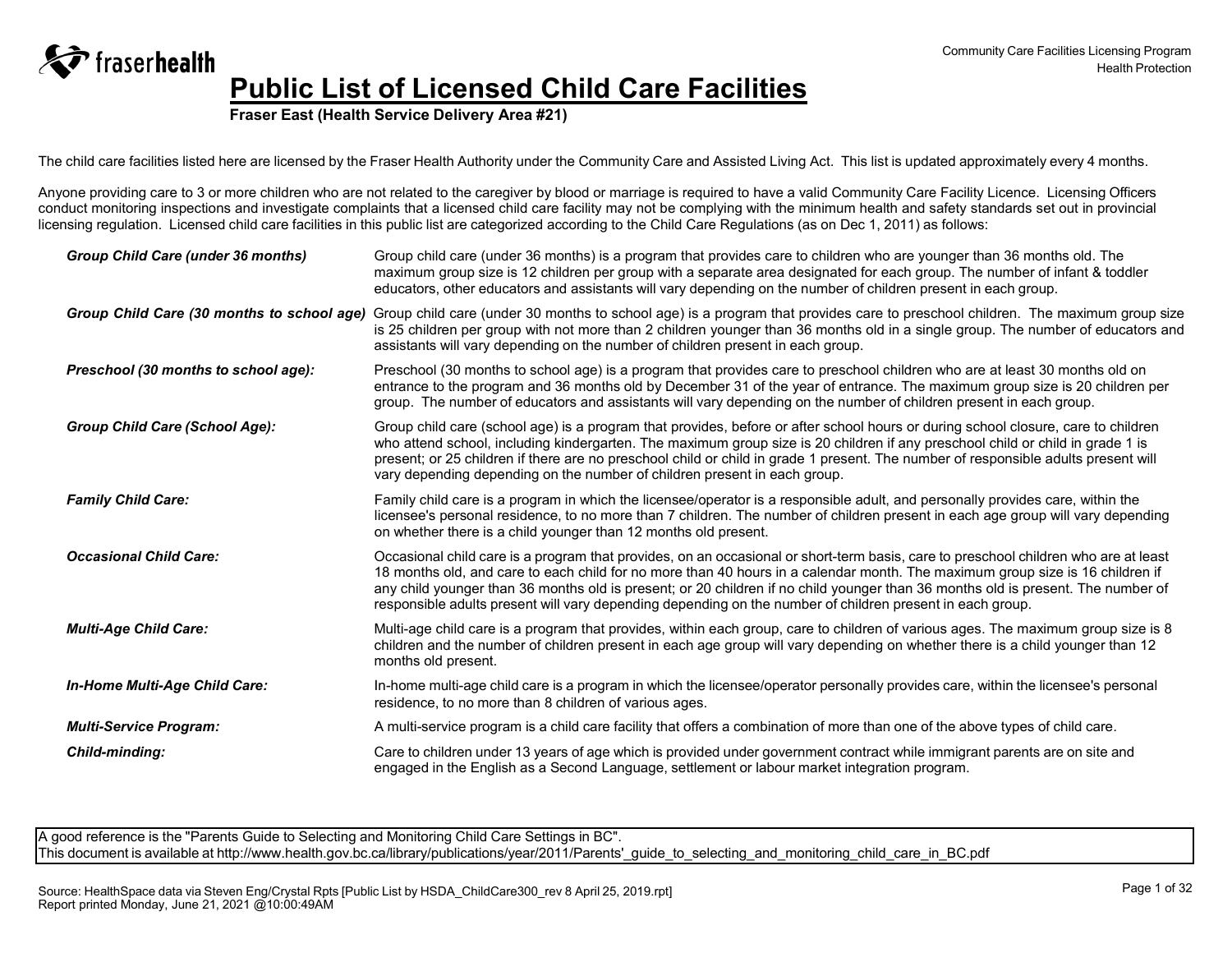

**Fraser East (Health Service Delivery Area #21)**

### **Licensing Program Offices Throughout the Fraser Health Authority**

| Abbotsford                | $(604)$ 870-6000 | Delta                       | $(604)$ 507-5478 | Mission                      | (604) 814-5515   |
|---------------------------|------------------|-----------------------------|------------------|------------------------------|------------------|
| Burnaby & New Westminster | (604) 918-7683   | Langley (via Surrey office) | $(604)$ 930-5405 | Surrey & White Rock          | $(604)$ 930-5405 |
| Chilliwack                | (604) 702-4950   | Maple Ridge & Pitt Meadows  | $(604)$ 476-7000 | Tri-Cities (PoMo, PoCo, Coq) | (604) 949-7700   |

### **Child Care Resource & Referral Agencies**

The following list of Child Care Resource & Referral agencies are funded by the Ministry of Children and Families Development and operate independently of the Fraser Health's Community Care Facility Licensing Program. These agencies are community-based and focus on education and support of parents and caregivers through educational opportunities; resource development; toy, resource and equipment lending; networking and peer support; links to other community resources; and a newsletter.

| Fraser North HSDA: | <b>Burnaby, New Westminister Region</b><br><b>YMCA Child Care Resource and Referral</b>   | 3rd floor - 4460 Beresford Street, Burnaby | (604) 294-1109 |
|--------------------|-------------------------------------------------------------------------------------------|--------------------------------------------|----------------|
|                    | <b>Tri-Cities Region</b><br><b>YMCA Child Care Resource and Referral</b>                  | 1130 C Austin Avenue, Coquitlam            | (604) 931-3400 |
|                    | <b>Maple Ridge, Pitt Meadows Region</b><br>Maple Ridge - Pltt Meadows Child Care Resource | 22768 119th Avenue, Maple Ridge            | (604) 467-2273 |
| Fraser South HSDA: | <b>Surrey, Delta, White Rock Region</b><br>Child Care Options Resource and Referral       | #100 6846 King George Blvd, Surrey         | (604) 572-8032 |
|                    | <b>Langley Region</b><br>Langley Child Care Resource and Referral                         | 5339 207 <sup>th</sup> Street, Langley     | (604) 533-4425 |
| Fraser East HSDA:  | <b>Abbotsford Region</b><br>Abbotsford Child Care Resource and Referral                   | #102 2469 Montrose Ave, Abbotsford         | (604) 850-7934 |
|                    | <b>Chilliwack Region</b><br><b>Chilliwack Child Care Resource and Referral</b>            | 45938 Wellington Avenue, Chilliwack        | (604) 792-4267 |
|                    | <b>Mission Region</b><br>Mission Child Care Resource and Referral                         | 33313 3rd Avenue, Mission                  | (778) 201-2367 |
|                    | <b>Hope Region</b><br>Hope Child Care Resource and Referral                               | 434 Wallace Street, Hope                   | (604) 869-2466 |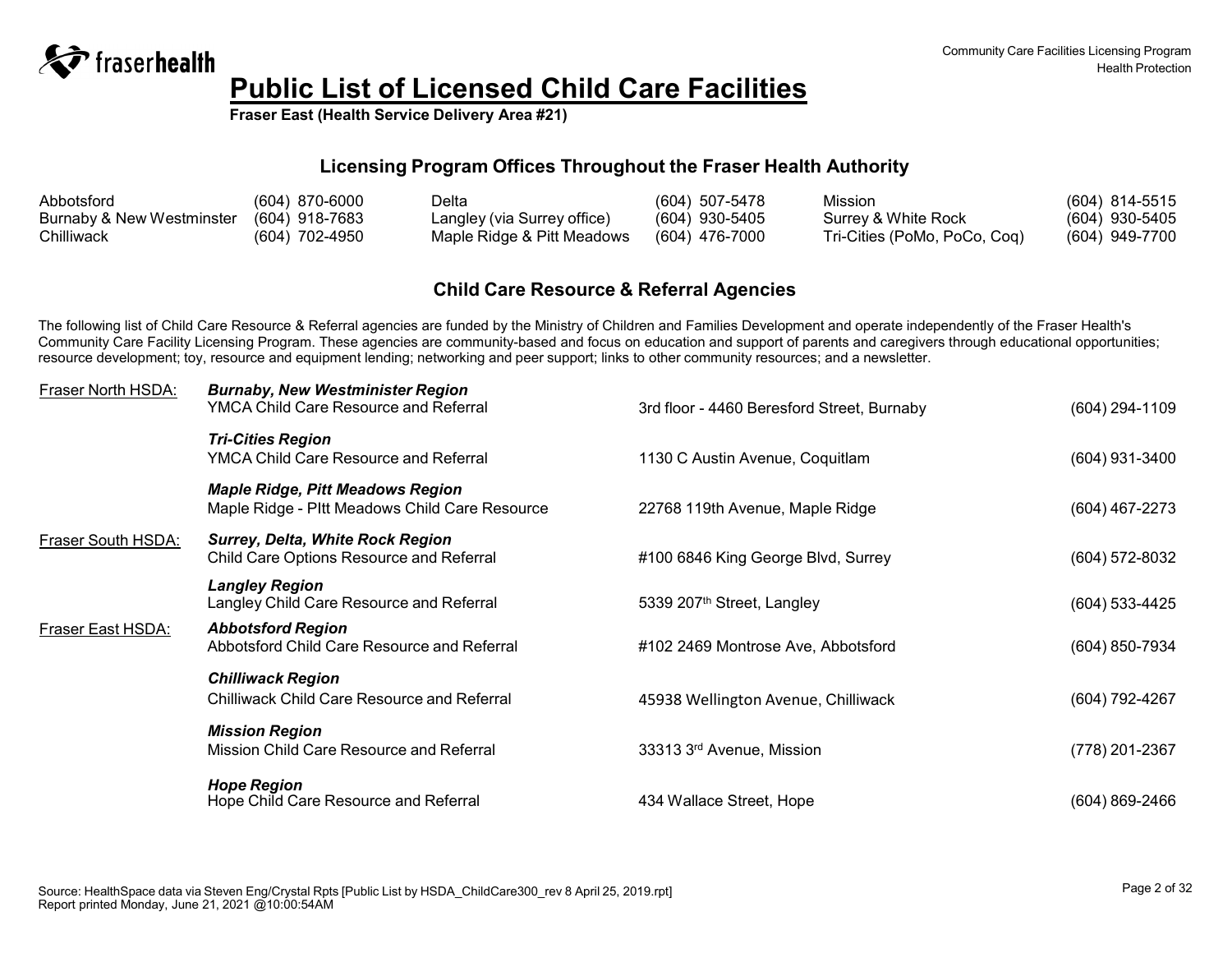**Fraser East (Health Service Delivery Area #21)**

### **Facility Name Max Capacity at One Time Manager Phone Address Group Child Care (under 36 months)**

| <b>Abbotsford</b>                            |                   |                       |                |                      |                |
|----------------------------------------------|-------------------|-----------------------|----------------|----------------------|----------------|
| Grand Kids Care, The (TGK)                   | 8                 | Araya Xanthavanij     | (778) 536-5423 | 35431 McKee Rd       | Abbotsford     |
| Joyful Christian Childcare Abbotsford        | 12                | Miae Kang             | (778) 242-5142 | 2597 Bourquin Cres E | Abbotsford     |
| New Beginnings Daycare Program - Mouat Drive | 32                | Violeta Savic         | (604)850-7303  | 32355 Mouat Drive    | Abbotsford     |
| Peardonville House Day Care                  | 8                 | <b>Heather Clarke</b> | (604)856-3966  | 825 Peardonville Rd  | Abbotsford     |
| Area Facility Count = 4                      |                   |                       |                |                      |                |
| <b>Chilliwack</b>                            |                   |                       |                |                      |                |
| Once Upon A Time Child Care Centre Inc.      | $12 \overline{ }$ | Kim Olsen             | (604)847-3017  | 45270 Bluejay Ave    | Chilliwack     |
| Area Facility Count = 1                      |                   |                       |                |                      |                |
| <b>Mission</b>                               |                   |                       |                |                      |                |
| Baby Bears Infant and Toddler Daycare Ltd.   | 8                 | Margaret Joan Conroy  | (604) 826-5612 | 7973 Dunsmuir Street | <b>Mission</b> |
| Area Facility Count = 1                      |                   |                       |                |                      |                |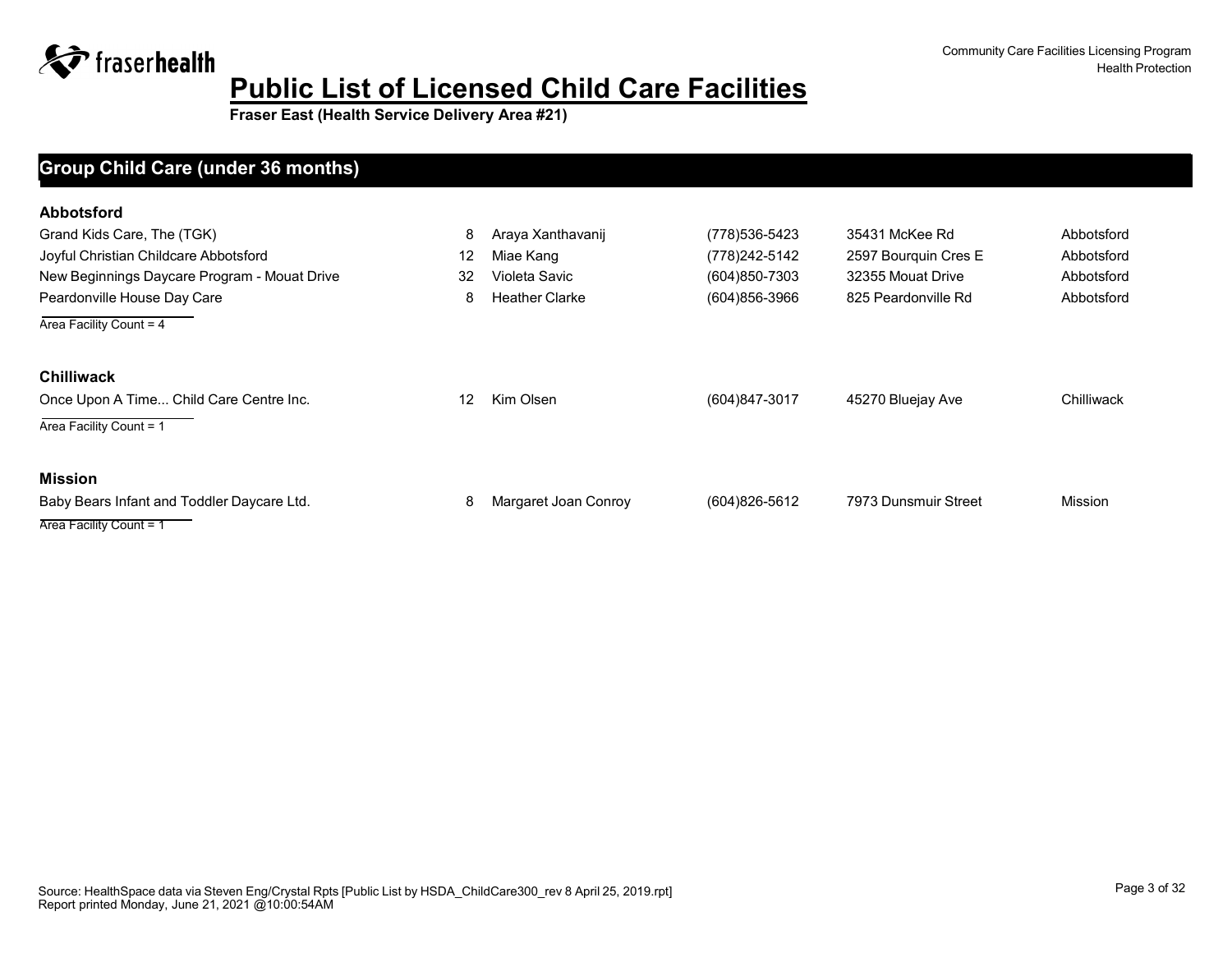Community Care Facilities Licensing Program Health Protection

**Fraser East (Health Service Delivery Area #21)**

### Group Child Care (30 months to school age)

#### **Abbotsford**

| ABC Childcare Centre                                        | 22 | Naviot Bhattal          | (604) 854-3022    | 32340 Mouat Drive          | Abbotsford |
|-------------------------------------------------------------|----|-------------------------|-------------------|----------------------------|------------|
| Country Bears Child Care Centre Inc.                        | 25 | Rebecca Green           | (604)864-6424     | 100 - 2485 West Railway St | Abbotsford |
| Khalsa Child Care Centre                                    | 16 | Ranjit Kaur Hare        | $(604)613 - 8651$ | 30640 Blueridge Dr         | Abbotsford |
| Little Beginners Childcare Centre                           | 8  | Sandeep Brar            | (778)908-0394     | 2180 Lobban Rd             | Abbotsford |
| Little Dreamers                                             | 23 | Reetinderjeet Kaur Toor | $(604)614 - 5308$ | 31150 Blueridge Dr         | Abbotsford |
| Little Dreamers Childcare Ltd                               | 25 | Ravinder Chhina         | $(604)614 - 5308$ | 31150 Blueridge Dr         | Abbotsford |
| Little Leaders Childcare Centre Inc.                        | 40 | Kirnjit Sidhu           | (604) 776-1404    | #4 - 33575 Mayfair Avenue  | Abbotsford |
| QT Daycare #3                                               | 8  | Neri Vergeire           | (778)551-3099     | 32044 Hillcrest Ave        | Abbotsford |
| Shreya Academic Centre Ltd.                                 | 10 | Dewantee Vedha Domah    | $(604)832 - 1880$ | 3180 Crown Crt             | Abbotsford |
| <b>Symmetry Early Learning Center</b>                       | 25 | Lee Hwa Jung (Elly)     | (778)386-3173     | 109 - 2526 Yale Ct         | Abbotsford |
| Wind and Tide Child Development Centre - East Marshall Road | 25 | Nantina Tetz            | (604) 575-0549    | 2010 Guildford Dr          | Abbotsford |
| Area Facility Count = 11                                    |    |                         |                   |                            |            |
| <b>Chilliwack</b>                                           |    |                         |                   |                            |            |
| Kids Club Child Care Centre Ltd.                            | 17 | Monique Chiasson        | (604)             | 46129 Princess Ave         | Chilliwack |
| La Verendrye 4 Ans                                          | 20 | Marie-Claude Gilbert    | (604) 858-2666    | 6610 Lickman Rd            | Chilliwack |

Once Upon A Time... Child Care Centre Inc. 16 Kim Olsen 16 Kim Olsen (604)858-0148 7256 Richardson Ave Chilliwack Promontory Hummingbird Child Care Centre 16 Lorena Atleo (604)824-9907 2 - 46170 Stoneview Drive Chilliwack

Area Facility Count = 4

#### **Mission**

| Des Deux-rives 4ans             | 16 | Anne Veilleux | (604)820-5710 | 7674 Stave Lake St | <b>Mission</b> |
|---------------------------------|----|---------------|---------------|--------------------|----------------|
| Kiddie Academy Childcare Centre |    | Karen Gildrov | (778)347-0816 | 33837 Prentis Ave  | Mission        |
| Area Facility Count = 2         |    |               |               |                    |                |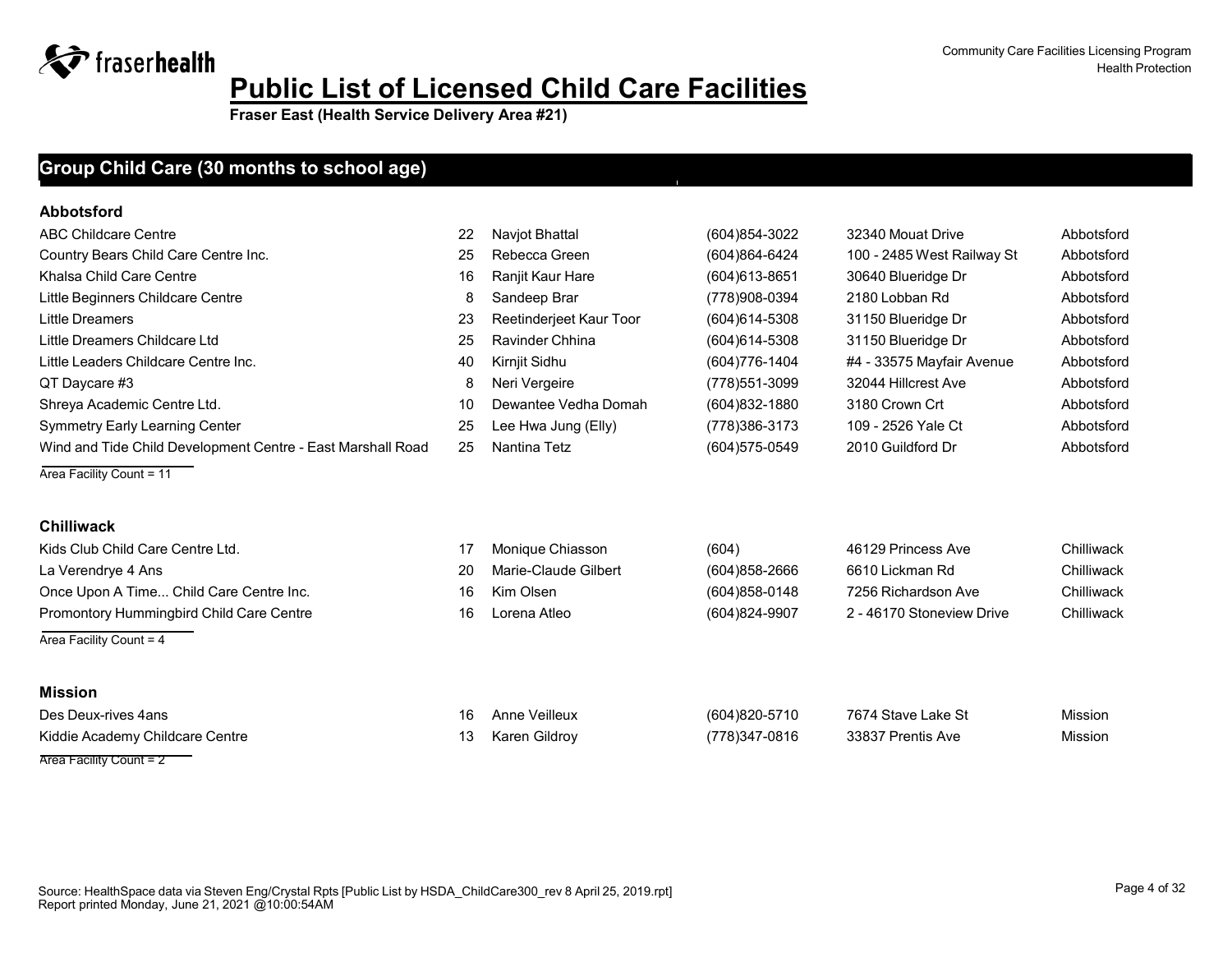**Fraser East (Health Service Delivery Area #21)**

| <b>Facility Name</b>                                  | <b>Max Capacity at One Time</b> | <b>Manager</b>              | <b>Phone</b>   | <b>Address</b>        | <b>City</b> |
|-------------------------------------------------------|---------------------------------|-----------------------------|----------------|-----------------------|-------------|
| <b>Abbotsford</b>                                     |                                 |                             |                |                       |             |
| Abbotsford Christian Preschool                        | 20                              | Denise Konynenbelt          | (604) 755-1891 | 3939 Old Clayburn Rd  | Abbotsford  |
| Braun-Tasaurus Preschool                              | 8                               | Barb Braun                  | (604)854-5963  | 2087 Majestic Cres    | Abbotsford  |
| <b>Central Heights Preschool</b>                      | 20                              | Julie Braun                 | (604) 852-2541 | 1661 McCallum Rd      | Abbotsford  |
| Cornerstone Junior Kindergarten                       | 20                              | Gertrude Timmer             | (604) 859-7867 | 32860 Downes Road     | Abbotsford  |
| Creative Edge School of Arts Ltd                      | 20                              | Sarah Whitehead             | (604) 855-3343 | 300 - 3033 Immel St   | Abbotsford  |
| Fraser Valley Montessori Preschool                    | 14                              | Amanjot Padda               | (604) 859-8410 | 103 - 2955 Immel St   | Abbotsford  |
| Fraser Valley Montessori Preschool Sandy Hill Campus  | 15                              | Kelsey Blankstein           | (604)859-5061  | 3836 Old Clayburn Rd  | Abbotsford  |
| Ladybug Landing Preschool                             | 8                               | <b>Shannon Marie Sandau</b> | (604) 850-2474 | 31789 Thornhill Place | Abbotsford  |
| Little Cubs Preschool                                 | 20                              | Ravinder Kaur Seehra        | (604)832-2180  | 3614 Clearbrook Rd    | Abbotsford  |
| Little Woodland Academy, The                          | 8                               | Amber Lyndon                | (604) 744-5050 | 36480 Cardiff Pl      | Abbotsford  |
| <b>MEI Elementary Preschool</b>                       | 20                              | April Greenhalgh            | (604)859-3700  | 31655 Downes Rd       | Abbotsford  |
| <b>MSA Montessori Preschool</b>                       | 20                              | Brenda O'Neill              | (604)820-4987  | 33676 St. Olaf Street | Abbotsford  |
| Rose Garden Preschool                                 | 15                              | <b>Barbara Hessel</b>       | (604) 852-1622 | 2990 Oriole Crescent  | Abbotsford  |
| Seven Dwarfs Preschool                                | 10                              | Tonya Vis                   | (604)308-8612  | 34511 Thoreau Ave     | Abbotsford  |
| Small Beginnings Preschool - Little Leaders Childcare | 18                              | Cierra Defehr               | (604) 856-1017 | 2975 Bradner Rd       | Abbotsford  |
| Wind and Tide Preschool - Gladwin                     | 20                              | Alaina Huberts              | (604) 859-8799 | 3474 Gladwin Road     | Abbotsford  |
| Area Facility Count = 16                              |                                 |                             |                |                       |             |
| <b>Agassiz</b>                                        |                                 |                             |                |                       |             |
| Agassiz Christian Preschool                           | 20                              | Jennifer Neudorf            | (604) 796-9310 | 7571 Morrow Road      | Agassiz     |
| Area Facility Count = 1                               |                                 |                             |                |                       |             |
| <b>Chilliwack</b>                                     |                                 |                             |                |                       |             |
| <b>Bethel Children's Hour</b>                         | 20                              | Amy Roos                    | (604) 794-7114 | 1 - 8920 Broadway St  | Chilliwack  |
| <b>Chilliwack Landing Preschool</b>                   | 20                              | Connie Prachnau             | (604) 792-5337 | 620 Wellington Ave    | Chilliwack  |
| <b>Highroad Children's Centre</b>                     | 18                              | Tamara Syms                 | (604) 792-4680 | 8860 Broadway St      | Chilliwack  |
| Hobby Hill Parent Participation Preschool             | 20                              | Janice A. Scott             | (604) 858-5579 | 5650 Teskey Way       | Chilliwack  |
| Miss Amanda's Discover Montessori Preschool           | 20                              | Amanda Raymond              | (604) 798-9237 | #202 - 5960 Tyson Rd  | Chilliwack  |

Source: HealthSpace data via Steven Eng/Crystal Rpts [Public List by HSDA\_ChildCare300\_rev 8 April 25, 2019.rpt] Report printed Monday, June 21, 2021 @10:00:54AM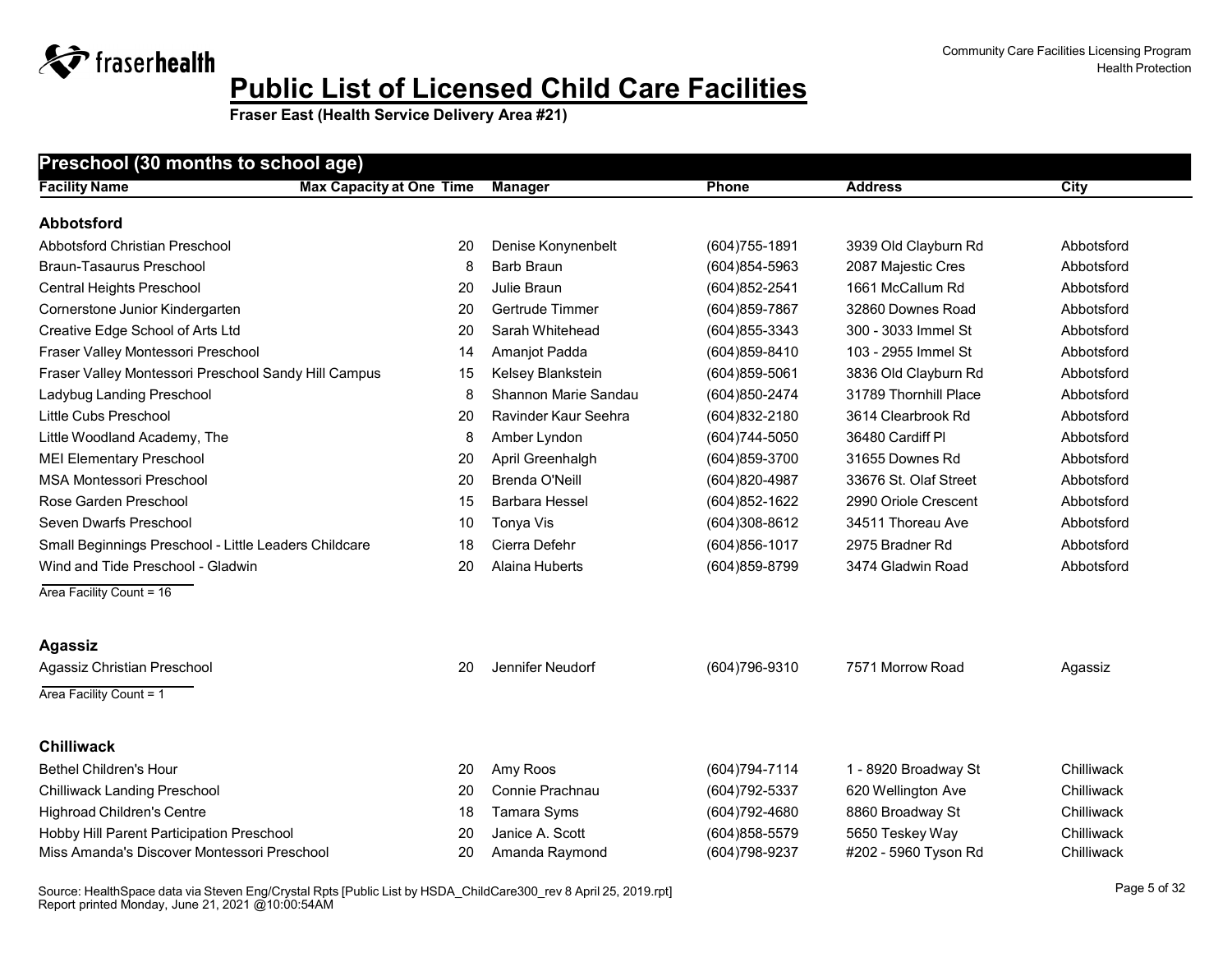**Fraser East (Health Service Delivery Area #21)**

| Preschool (30 months to school age)           |                                 |                         |                   |                                        |             |  |
|-----------------------------------------------|---------------------------------|-------------------------|-------------------|----------------------------------------|-------------|--|
| <b>Facility Name</b>                          | <b>Max Capacity at One Time</b> | <b>Manager</b>          | <b>Phone</b>      | <b>Address</b>                         | <b>City</b> |  |
| <b>Chilliwack</b>                             |                                 |                         |                   |                                        |             |  |
| Sonshine Place Preschool                      | 20                              | <b>Cherith Rast</b>     | (604) 823-6364    | 6550 Sumas Prairie Rd                  | Chilliwack  |  |
| The Garden Gate Preschool                     | 20                              | Leslie L. Dueck         | (604) 991-4822    | Room 116 & 117 - 46200<br>Stoneview Dr | Chilliwack  |  |
| Unity Christian Preschool                     | 20                              | Hannah Zacharias        | (604) 794-7797    | 50950 Hack-Brown Rd                    | Chilliwack  |  |
| Wind and Tide Preschool - Little Mountain     | 20                              | Jacquelyn Niittynen     | (604) 792-8996    | Room #40 - 9900 Carlton St             | Chilliwack  |  |
| Wind and Tide Preschool - Sardis              | 20                              | <b>Rachelle Sturrus</b> | (604) 575-0549    | 46078 Higginson Road                   | Chilliwack  |  |
| Area Facility Count = 10                      |                                 |                         |                   |                                        |             |  |
| <b>Mission</b>                                |                                 |                         |                   |                                        |             |  |
| Cedar Valley Children's Centre                | 20                              | Deann Marie Braaksma    | (604)826-4524     | 32860 Cherry Avenue                    | Mission     |  |
| Discovery Tree Montessori                     | 8                               | Tasha Aarstad           | (604)839-2666     | 32444 Mitchell Ave                     | Mission     |  |
| Future 4 Nations Aboriginal Headstart Program | 20                              | Zelda Williams          | $(604)820 - 4567$ | Rm 146 - 34110 Lougheed<br>Hwy         | Mission     |  |
| Jump Smart Mission                            | 10                              | Kimbereley-Ann Kirk     | $(604)852 - 5547$ | Rm 21 - 32557 Best Ave                 | Mission     |  |
| Sandcastle Developmental Preschool            | 20                              | Barbara Williams        | $(604)826-0622$   | 33345 2nd Ave                          | Mission     |  |

Area Facility Count = 5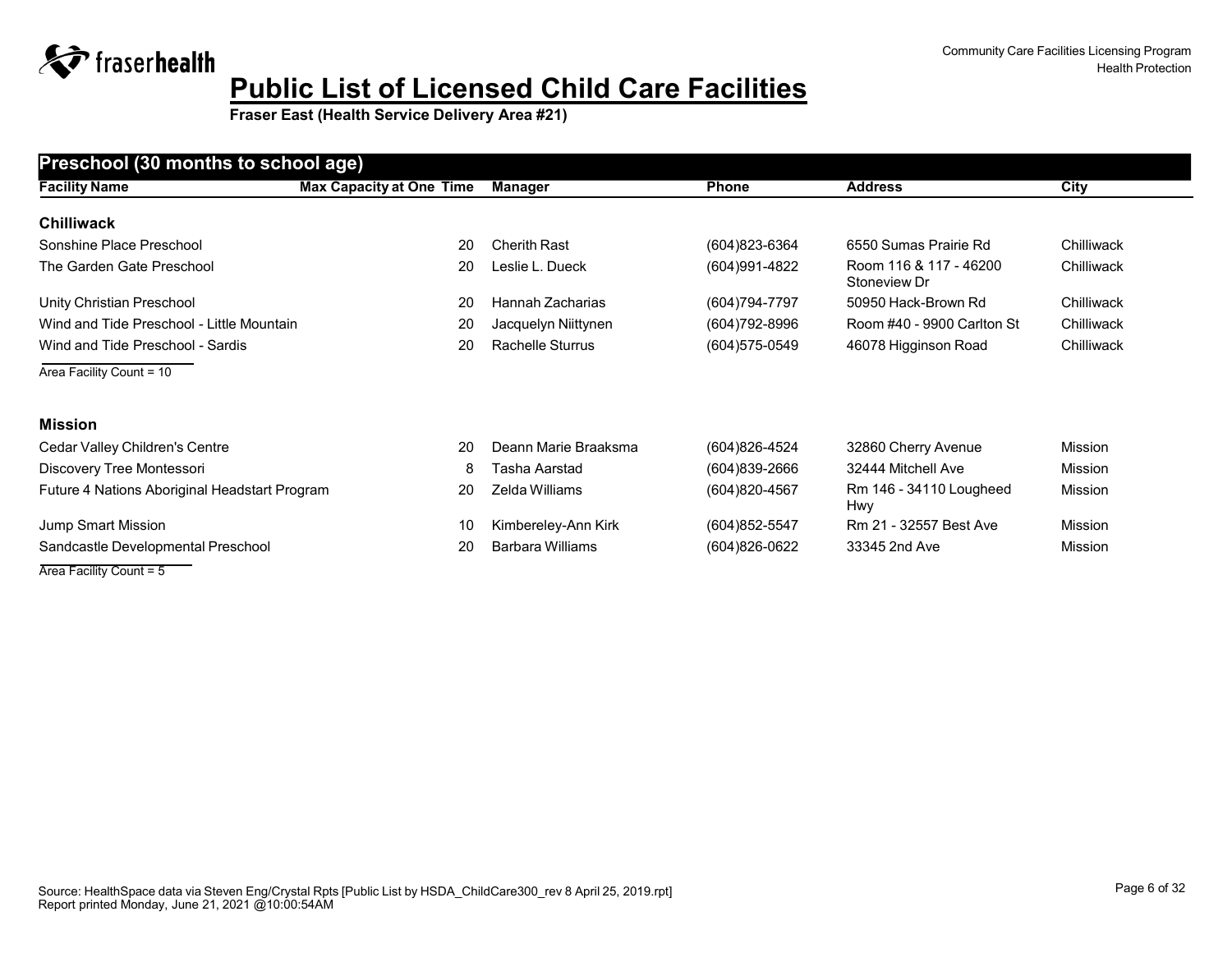

**Fraser East (Health Service Delivery Area #21)**

| <b>Facility Name</b>                     | <b>Max Capacity at One Time</b> | Manager                               | <b>Phone</b>      | <b>Address</b>         | <b>City</b> |
|------------------------------------------|---------------------------------|---------------------------------------|-------------------|------------------------|-------------|
| <b>Abbotsford</b>                        |                                 |                                       |                   |                        |             |
| Abby Good Beginnings                     |                                 | Seyedeh Nazanin Pourrahim<br>Aliabadi | (778)891-4450     | 31345 Conair Ave       | Abbotsford  |
| Active Littles Childcare                 | 7                               | <b>Beverly Meggait</b>                | (778)549-8999     | 2655 Bristol Dr        | Abbotsford  |
| <b>Brilliant Family Daycare</b>          |                                 | Ramandeep K. Gill                     | (604) 746-9140    | 33274 Terry Fox Ave    | Abbotsford  |
| <b>Bumble Jungle Daycare</b>             |                                 | Christina Reinfjell                   | (604) 226-6227    | 3337 Epson Ct          | Abbotsford  |
| <b>Cutefeet Childcare</b>                |                                 | Mandeep Karwal                        | (604)859-3561     | 3185 Lukiv Terr        | Abbotsford  |
| Gentle Touch Daycare                     | 7                               | <b>Tanzice Giesbrecht</b>             | $(604)859-0170$   | 3429 Blueberry Court   | Abbotsford  |
| Helen's Family Childcare                 | 7                               | Helen Chong                           | (604) 768-9670    | 34 - 3087 Immel Street | Abbotsford  |
| Hunny Bear Daycare                       |                                 | Barbara Zurowski                      | (604) 556-6406    | 2679 MacBeth Crescent  | Abbotsford  |
| Kat and Kids                             | 7                               | Kateryna Holub                        | $(604)617 - 1544$ | 35653 Zanatta Pl       | Abbotsford  |
| LaLa's Daycare                           |                                 | Loretta Wyatt                         | (604)375-4965     | 33971 Gilmour Drive    | Abbotsford  |
| Leanne's Place Family Daycare            | 7                               | Leanne Webb                           | $(604)852 - 2060$ | 2065 Majestic Crescent | Abbotsford  |
| Little Ducklings Home Daycare            |                                 | <b>Candice Sher</b>                   | (778) 201-2630    | 1920 Eagle St          | Abbotsford  |
| Little Feet - Center For Kids            |                                 | Thelge Dayani Peiris                  | (604) 358-1858    | 34490 Immel St         | Abbotsford  |
| Little Flower Daycare                    | 7                               | <b>Charlene LaFleur</b>               | $(604)466 - 8915$ | 2696 Mahogany Dr       | Abbotsford  |
| Little Red Wagon Childcare               |                                 | Lisa Baldwin                          | (604) 831-2018    | 35694 McKee Road       | Abbotsford  |
| Little Spud's Daycare                    | 7                               | <b>Kelsey Selnes</b>                  | (778) 868-4162    | 34658 Currie Pl        | Abbotsford  |
| Maclure Place Child Care Centre          |                                 | Caroline Campbell                     | (604) 765-4415    | 30887 Maclure Road     | Abbotsford  |
| Praise Daycare                           |                                 | Daisy I. Hipolito                     | (778) 856-1718    | 3427 Clearbrook Rd     | Abbotsford  |
| Puddle Ducks Family Daycare - Abbotsford | 7                               | Karen Gordon                          | (604) 854-9229    | 3669 Qualicum St       | Abbotsford  |
| Ridgeview Daycare Ltd                    |                                 | Rishi Sandhu                          | (604) 744-9412    | 31311 Ridgeview Drive  | Abbotsford  |
| Tiny Toons (Abbotsford)                  | 7                               | Angelita A. Smith                     | (604)309-3740     | 2828 Gardner Ct        | Abbotsford  |
| <b>Tiny Turtles Daycare</b>              |                                 | <b>Chantale Phillips</b>              | (778) 835-0149    | 34324 Old Yale Rd      | Abbotsford  |

**Agassiz**

Angel Daycare Centre **7 Paulina Morrison** 7 Paulina Morrison (604)796-0820 7524 Arbutus Dr Agassiz

Area Facility Count = 1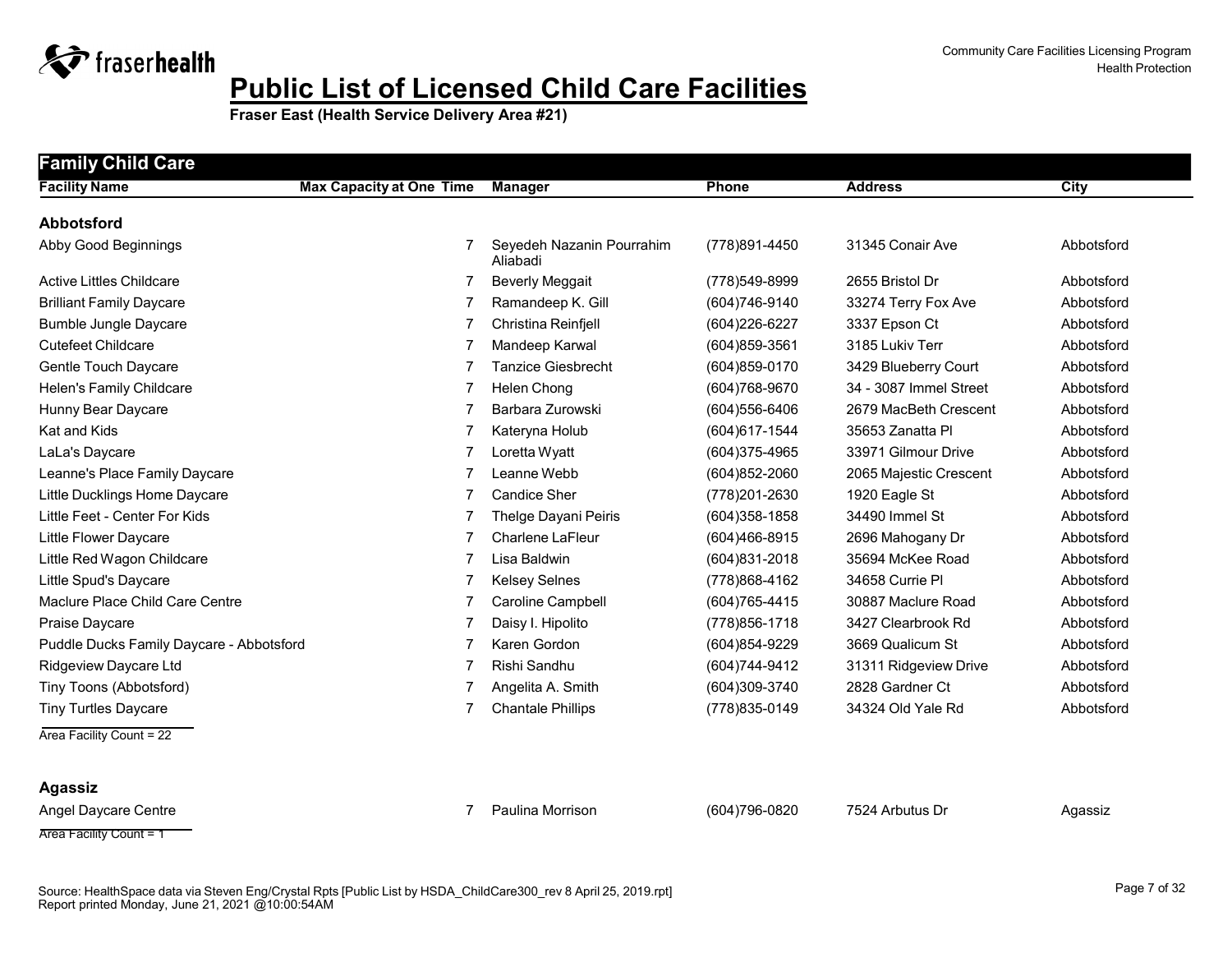

| <b>Family Child Care</b>              |                                 |                                 |                   |                       |            |
|---------------------------------------|---------------------------------|---------------------------------|-------------------|-----------------------|------------|
| <b>Facility Name</b>                  | <b>Max Capacity at One Time</b> | <b>Manager</b>                  | Phone             | <b>Address</b>        | City       |
| <b>Chilliwack</b>                     |                                 |                                 |                   |                       |            |
| Alice's Family Daycare                | 7                               | <b>Alice Staael</b>             | (604) 792-8662    | 10501 Conrad St       | Chilliwack |
| Auntie Annie's Family Daycare         | 7                               | Anne Herridge                   | (604) 795-0068    | 45270 Paisley Ave     | Chilliwack |
| Charlene's Family Child Care          | 7                               | Charlene Wallace                | (604) 858-6105    | 45173 Oliver Cres     | Chilliwack |
| <b>Counting Sheep Family Daycare</b>  |                                 | Michelle MacRae                 | (604)910-0082     | 9864 Barber Dr        | Chilliwack |
| Cowlicks & Pigtails Childcare         |                                 | Georgina Monteith               | (604) 798-0590    | 46057 Southlands Dr   | Chilliwack |
| Creekside Child Care                  | 7                               | <b>Stacy Bryant</b>             | (604) 745-4697    | 8416 Bradshaw Pl      | Chilliwack |
| <b>Fairfield Island Childcare</b>     | 7                               | <b>Melanie Winder</b>           | (604)802-0397     | 46491 Gilbert Ave     | Chilliwack |
| Fairfield Island Daycare              | 7                               | Pritishma Maharaj               | (604) 798-6826    | 46265 Hope River Rd   | Chilliwack |
| Genesis                               | 7                               | <b>Courtney Flowers</b>         | (604) 798-4020    | 9460 Gibson Rd        | Chilliwack |
| Happy Days Family Daycare             | 7                               | Janice Struiksma                | (604)824-5992     | 5724 Janis St         | Chilliwack |
| Hillside Childcare                    |                                 | Adelgunde Barbon                | (604)309-5274     | 46679 Woodspring PI   | Chilliwack |
| Hopscotch Kids Daycare                | $\overline{7}$                  | Roxanne Shaddick                | $(604)795 - 5060$ | 9365 Carleton St      | Chilliwack |
| Just For Fun                          | 7                               | Margaret Ann Bonneau<br>(Jamie) | (604)701-5805     | 8759 Cornwall Cr      | Chilliwack |
| Kids Place Daycare                    | 7                               | Marieflor A. Jackson            | (778) 773-2015    | 46530 Elgin Dr        | Chilliwack |
| Li'l Duffers Family Child Care        |                                 | Karen Dargatz                   | (604)824-4693     | 5633 Sonoma Pl        | Chilliwack |
| Little Caterpillar's Family Childcare | 7                               | Malhia Qazilbash                | (604) 799-7749    | 46251 Tournier Pl     | Chilliwack |
| Little Mountain Daycare               | 7                               | <b>Teresa Rowand</b>            | (604)378-2568     | 10148 Beaver Crescent | Chilliwack |
| Little Stars Family Child Care        | 7                               | Jandira Hirch                   | (604) 792-1013    | 9050 Sunset Dr        | Chilliwack |
| Mama Bear's Daycare                   | 7                               | Melissa Bourgeois               | (604) 791-2232    | 46610 Brooks Ave      | Chilliwack |
| Marble Hill Childcare                 | 7                               | Brenda Wiechmann                | (778) 240-1578    | 7105 B Tahoma Pl      | Chilliwack |
| Momma Maia's Daycare Center           |                                 | Maia Oostenbrink                | (604) 703-9223    | 6447 Tyson Rd         | Chilliwack |
| Mother Nature's Daycare               | 7                               | Jennifer Millar                 | (604) 799-6002    | 45647 Kipp Ave        | Chilliwack |
| Mountain Bear Daycare                 | $\overline{7}$                  | Jenine Anderson                 | (604) 745-2221    | 7240 Bryant Pl        | Chilliwack |
| Play and Learn Family Child Care      |                                 | <b>Michelle Marks</b>           | $(604)845 - 8458$ | 7472 Leary Cres       | Chilliwack |
| <b>Precious Miracles Childcare</b>    |                                 | Ronika Badesha                  | (604)307-3427     | 47247 Vista Pl        | Chilliwack |
| Rainbow's End Daycare                 | 7                               | Karen Cote                      | (604) 795-7526    | 45834 Berkley Ave     | Chilliwack |
| Ready Teddy Learning Center           |                                 | Kelly Palka                     | (604) 799-7721    | 6890 Centennial Dr    | Chilliwack |
| Scallywags Childcare                  |                                 | Lauren Haggerty                 | (604) 793-8855    | 5657 Kathleen Dr      | Chilliwack |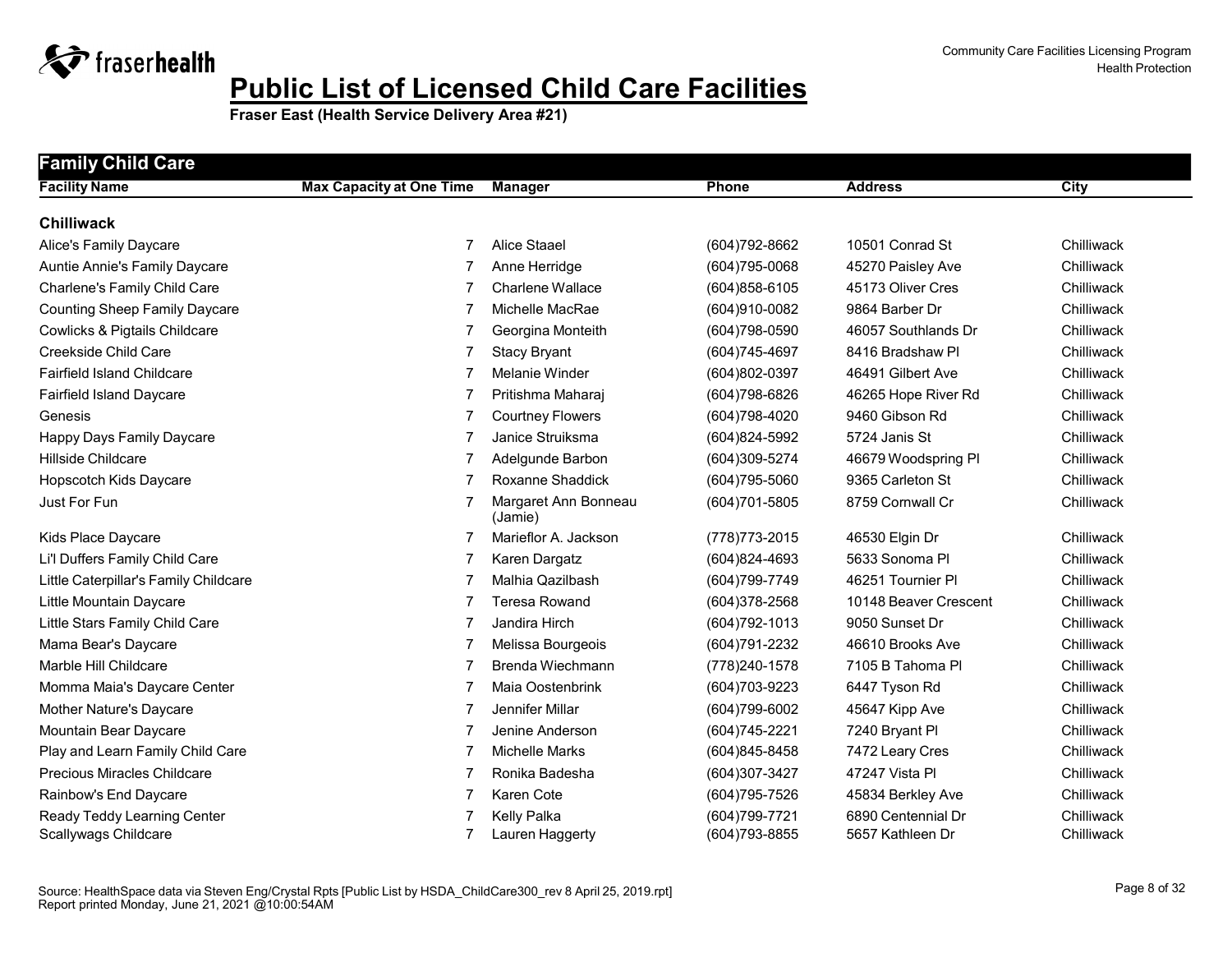

| <b>Family Child Care</b>                  |                                 |                          |                |                            |                |
|-------------------------------------------|---------------------------------|--------------------------|----------------|----------------------------|----------------|
| <b>Facility Name</b>                      | <b>Max Capacity at One Time</b> | <b>Manager</b>           | Phone          | <b>Address</b>             | City           |
| <b>Chilliwack</b>                         |                                 |                          |                |                            |                |
| Scribbles & Dribbles Family Childcare     | 7                               | Debbie McCartney         | (604) 793-9328 | 9070 Garden Dr             | Chilliwack     |
| <b>Shining Stars Family Daycare</b>       |                                 | Deanna Zastre            | (604)845-1538  | 46706 Teton Ave            | Chilliwack     |
| Sleepy Cloud Daycare                      | 7                               | Sharman Nicholas         | (604)845-8631  | 45499 Lewis Ave            | Chilliwack     |
| Snuggles' Family Child Care               | 7                               | Sandra Tietz             | (604)858-0153  | 5682 Kathleen Dr           | Chilliwack     |
| <b>Sunny Fields Daycare</b>               |                                 | Tania Wong               | (604) 799-8131 | 46090 Avalon Ave           | Chilliwack     |
| Ton of Love Family Daycare                | 7                               | Joslyne Morneau          | (778) 938-3166 | 6305 Lanark St             | Chilliwack     |
| <b>Trust Child Care</b>                   | 7                               | Irma Wendland            | (604)701-6761  | 9345 McNaught Rd           | Chilliwack     |
| Wee Care Family Daycare                   | 7                               | Penny Code               | (604) 795-4642 | 46622 Arbutus Ave          | Chilliwack     |
| Area Facility Count = 36                  |                                 |                          |                |                            |                |
| <b>Harrison Hot Springs</b>               |                                 |                          |                |                            |                |
| <b>Woodland Family Daycare</b>            | 7                               | Kelli Wood               | (604)491-3013  | 331 Chestnut Ave           | Harrison Hot   |
| Area Facility Count = 1                   |                                 |                          |                |                            | Springs        |
| Hope                                      |                                 |                          |                |                            |                |
| Little Ryder Family Daycare               |                                 | <b>Belen Stasziewicz</b> | (604)869-2022  | 1212 Ryder St              | Hope           |
| Puddle Jumpers Family Daycare             | 7                               | Janice Roy-Wismath       | (604)869-9811  | PO Box 337 - 316 Third Ave | Hope           |
| Area Facility Count = 2                   |                                 |                          |                |                            |                |
| <b>Mission</b>                            |                                 |                          |                |                            |                |
| Barley's Place Family Child Care          | 7                               | Carin Thornton           | (604)820-9649  | 32485 Mcrae Ave            | Mission        |
| <b>Best Friends Family Daycare</b>        | 7                               | <b>Kimberly Reisig</b>   | (604)826-7139  | 32714 Crane Ave            | <b>Mission</b> |
| <b>Building Blocks Family Child Care</b>  | 7                               | Glenda Monsen            | (604)300-2820  | 32927 Phelps Ave           | Mission        |
| Circles Squares & Bears Family Child Care |                                 | Nicole Fryer             | (604)820-5565  | 33809 Blueberry Dr         | Mission        |
| EmeraldSea Childcare                      |                                 | Angelica Bodi            | (778) 988-9765 | 32552 Bobcat Dr            | Mission        |
| Friendly Faces Family Child Care          | 7                               | <b>Wendy Neary</b>       | (604)410-2526  | 7808 Taulbut St            | <b>Mission</b> |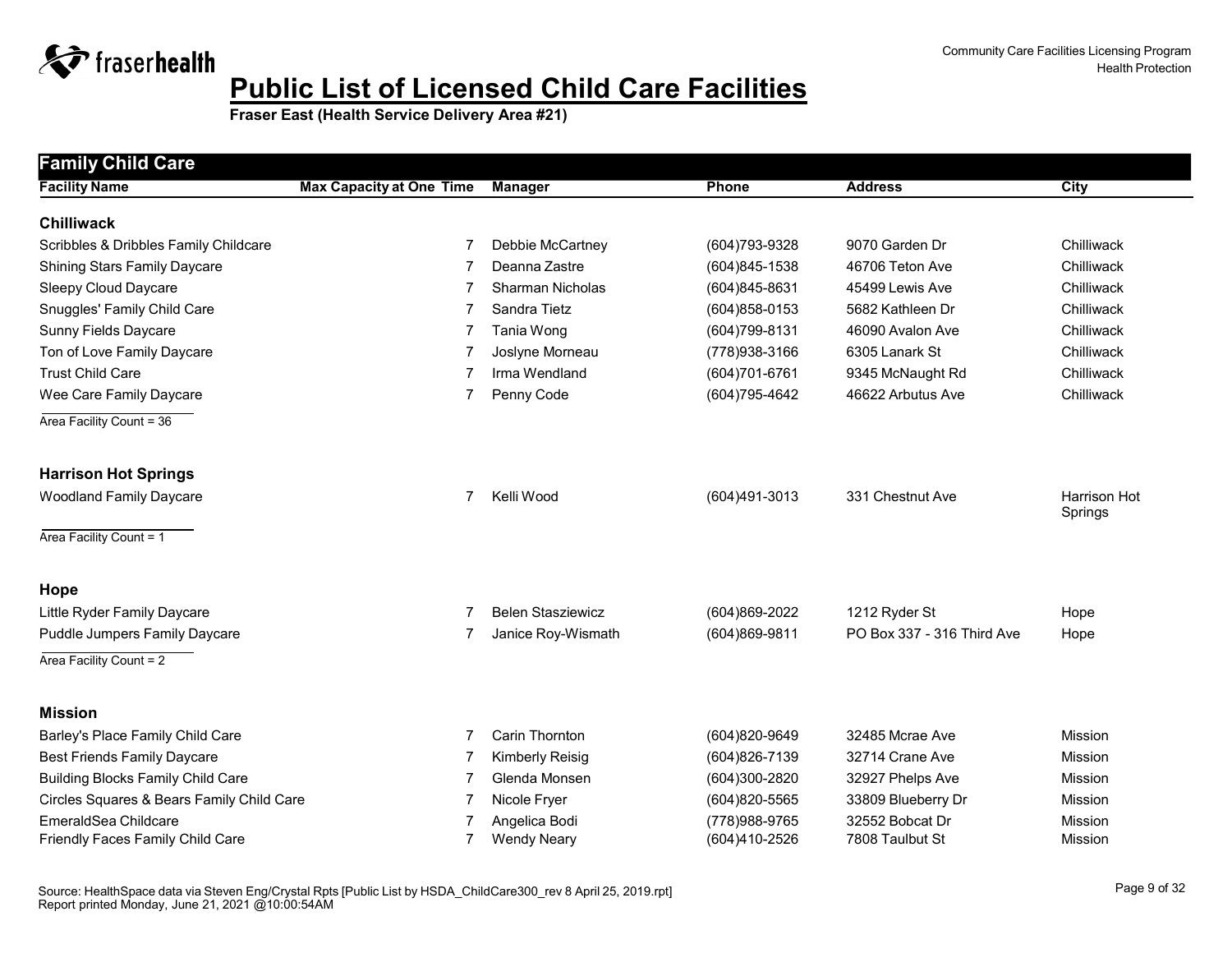

**Fraser East (Health Service Delivery Area #21)**

| <b>Family Child Care</b>        |                                 |                   |                   |                      |                |
|---------------------------------|---------------------------------|-------------------|-------------------|----------------------|----------------|
| <b>Facility Name</b>            | <b>Max Capacity at One Time</b> | Manager           | <b>Phone</b>      | <b>Address</b>       | City           |
| <b>Mission</b>                  |                                 |                   |                   |                      |                |
| Kinder Time Daycare             |                                 | Maria Mude        | $(604)826 - 2608$ | 7993 Dunsmuir Street | <b>Mission</b> |
| Little Beans Daycare            |                                 | Tara Gonzalez     | $(604)751 - 1869$ | 8021 Sykes St        | <b>Mission</b> |
| Little Fish Daycare             |                                 | Sheila Elson      | (604) 832-2314    | 8236 Wharlton Place  | <b>Mission</b> |
| <b>Little Professors</b>        |                                 | Keren Wizriber    | $(604)768-6697$   | 32948 14th Ave       | Mission        |
| Rainbow Daycare                 |                                 | Jette Warman      | (604) 826-7115    | 8095 Cariboo St      | <b>Mission</b> |
| Warm & Welcoming Family Daycare |                                 | Lauren Davie      | (604)862-6075     | 32550 Fleming Ave    | Mission        |
| Area Facility Count = 12        |                                 |                   |                   |                      |                |
| <b>Rosedale</b>                 |                                 |                   |                   |                      |                |
| Melody's Munchkins Daycare      |                                 | Melody DeOliveira | (604) 794-3333    | 51535 Old Yale Road  | Rosedale       |

Area Facility Count = 1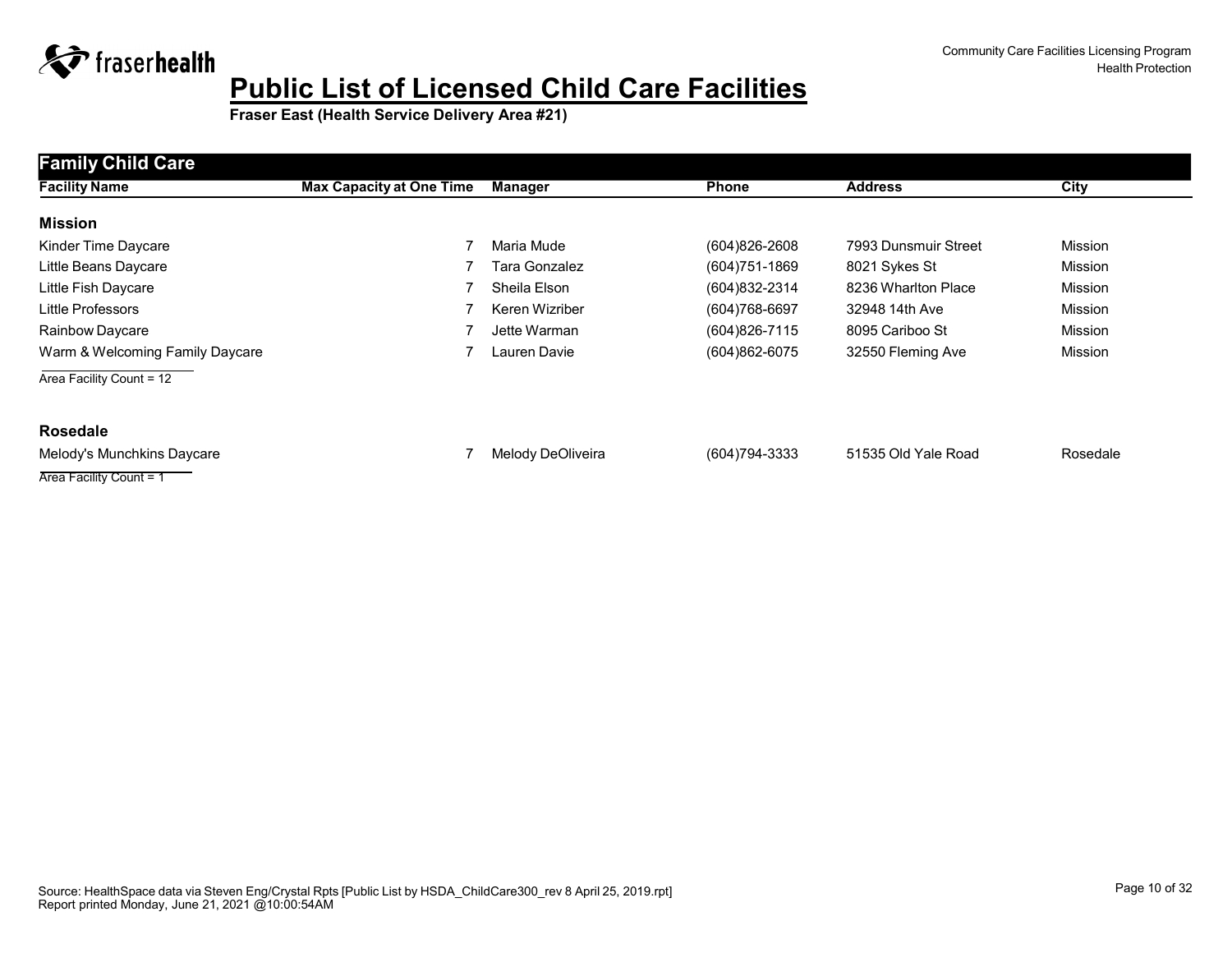| <b>Group Child Care (School Age)</b>                        |                                 |                           |                   |                                   |             |  |  |  |
|-------------------------------------------------------------|---------------------------------|---------------------------|-------------------|-----------------------------------|-------------|--|--|--|
| <b>Facility Name</b>                                        | <b>Max Capacity at One Time</b> | <b>Manager</b>            | Phone             | <b>Address</b>                    | <b>City</b> |  |  |  |
| <b>Abbotsford</b>                                           |                                 |                           |                   |                                   |             |  |  |  |
| Hand in Hand - Aberdeen Elementary                          | 23                              | Sasha Cameron             | (778)369-0114     | 2975 Bradner Rd                   | Abbotsford  |  |  |  |
| Hand in Hand - Alexander Elementary                         | 40                              | Debby Sutton              | $(604)852 - 8229$ | 2250 Lobban Rd                    | Abbotsford  |  |  |  |
| Hand in Hand - Blue Jay Elementary                          | 22                              | Ashley Rosenberger        | (604) 852-0504    | 30995 Southern Dr                 | Abbotsford  |  |  |  |
| Hand in Hand - Centennial Park Elementary                   | 45                              | P. Lynn van der Vlist     | (604) 853-9376    | 2527 Gladwin Rd                   | Abbotsford  |  |  |  |
| Hand in Hand - John Maclure Elementary                      | 20                              | <b>Tiffany Chartier</b>   | (604) 852-1622    | 2990 Oriole Cres                  | Abbotsford  |  |  |  |
| Hand in Hand - North Poplar Elementary                      | 36                              | <b>Emmy Edwards</b>       | (604) 859-3177    | 32041 Marshall Rd                 | Abbotsford  |  |  |  |
| Hand in Hand - Prince Charles Elementary                    | 45                              | <b>Keara Parsons</b>      | (604) 853-6156    | 35410 McKee Rd                    | Abbotsford  |  |  |  |
| Hand in Hand - Sandy Hill Elementary                        | 30                              | Karen Klassen             | (604)850-9541     | 3836 Old Clayburn Rd              | Abbotsford  |  |  |  |
| St James YMCA Kids Club                                     | 20                              | Shelbi Kruger             | (604)218-0073     | 2777 Townline Rd                  | Abbotsford  |  |  |  |
| Sun Hang Do Martial Arts Kids Life Skills Club (Abbotsford) | 40                              | Melanie Heppner           | (604) 852-4222    | 6 & 7 - 34100 South Fraser<br>Way | Abbotsford  |  |  |  |
| <b>Tiger Stripes Learning Center</b>                        | 23                              | Serriena Reimer           | (778) 772-6289    | 2451 Ross Rd                      | Abbotsford  |  |  |  |
| Area Facility Count = 11                                    |                                 |                           |                   |                                   |             |  |  |  |
|                                                             |                                 |                           |                   |                                   |             |  |  |  |
| <b>Agassiz</b>                                              |                                 |                           |                   |                                   |             |  |  |  |
| Agassiz After School Care                                   | 19                              | Jessica Scott             | (604)378-9227     | 7285 McCullough Rd                | Agassiz     |  |  |  |
| Seabird Island Millenium Hall                               | 58                              | <b>Jill Adams Teerink</b> | (604) 796-6855    | P.O. Box 765 - 2736 Sqewqel<br>Dr | Agassiz     |  |  |  |
| Seabird Island Out-of-School                                | 20                              | Irene Joe                 | (604) 796-6855    | 2744 Sqewqel Dr                   | Agassiz     |  |  |  |
| Area Facility Count = 3                                     |                                 |                           |                   |                                   |             |  |  |  |
|                                                             |                                 |                           |                   |                                   |             |  |  |  |
| <b>Chilliwack</b>                                           |                                 |                           |                   |                                   |             |  |  |  |
| <b>Excel Martial Arts Chilliwack</b>                        | 46                              | Adam Gibson               | (604)846-1888     | 7174 Vedder Rd                    | Chilliwack  |  |  |  |
| FG Leary YMCA Kids Club                                     | 19                              | Terri Milligan            | (604) 681-9622    | 9320 Walden St                    | Chilliwack  |  |  |  |
| Honeybee Daycare                                            | 7                               | Cheri Bojcic              | (604) 701-6323    | 46412 Dinah Ave                   | Chilliwack  |  |  |  |
| Inspiring Little Minds Child Care                           | 17                              | Tia Chiu                  | (604) 799-7144    | 46024 Riverside Dr                | Chilliwack  |  |  |  |
| Little Mountain YMCA Kids Club                              | 48                              | Rhonda Squires            | (604)819-3338     | 9900 Carleton St                  | Chilliwack  |  |  |  |
| Little Valley 123 Childcare Centre Ltd                      | 24                              | Parween Kaur              | (778) 882-1360    | 49190 Chilliwack Central Rd       | Chilliwack  |  |  |  |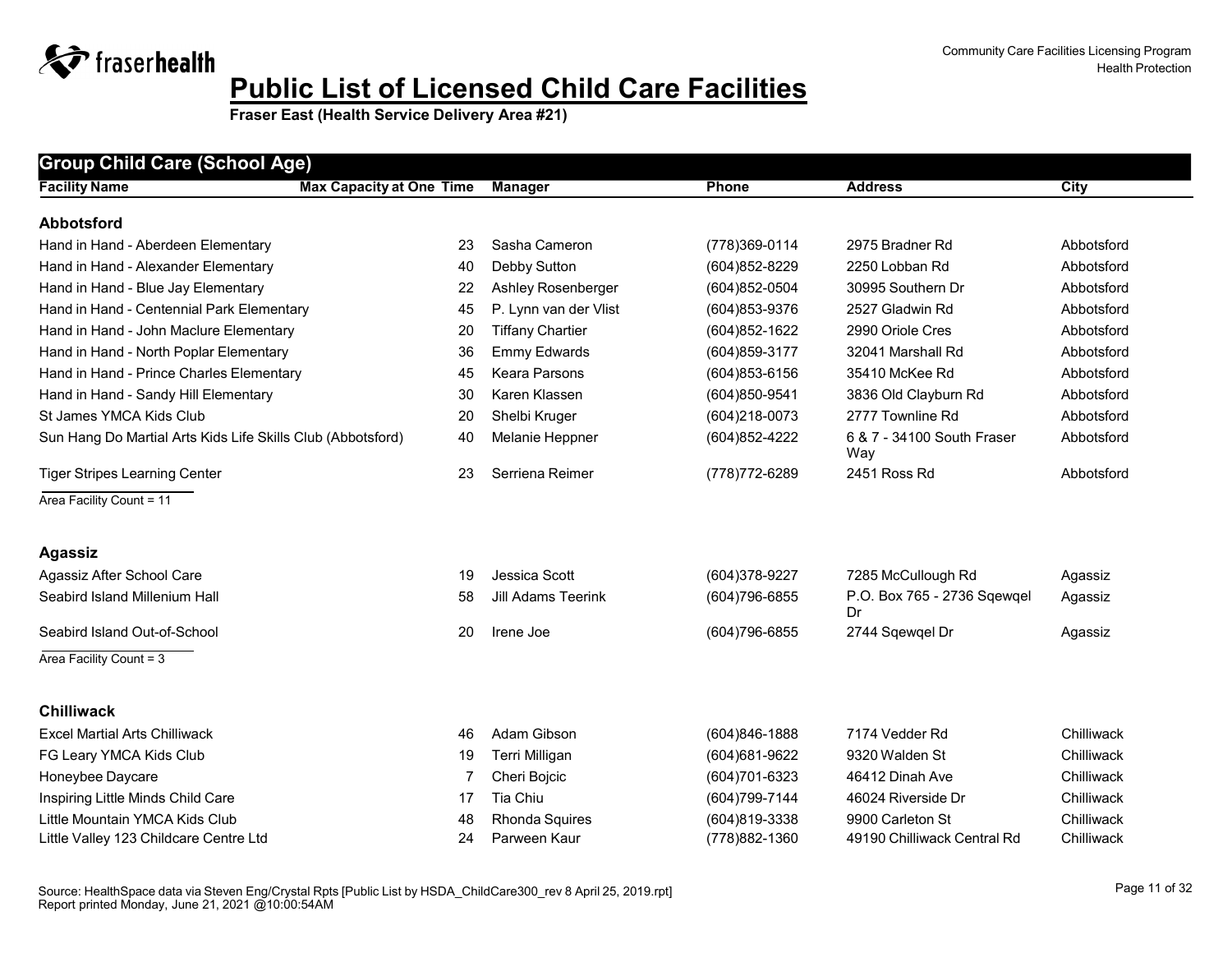**Fraser East (Health Service Delivery Area #21)**

| <b>Group Child Care (School Age)</b>    |                                 |                          |                   |                      |                |
|-----------------------------------------|---------------------------------|--------------------------|-------------------|----------------------|----------------|
| <b>Facility Name</b>                    | <b>Max Capacity at One Time</b> | <b>Manager</b>           | <b>Phone</b>      | <b>Address</b>       | <b>City</b>    |
| <b>Chilliwack</b>                       |                                 |                          |                   |                      |                |
| Northside YMCA Child Care               | 24                              | Barbora Trencianska      | (604) 792-8010    | 45465 Bernard Ave    | Chilliwack     |
| Prematernelle L'Hirondelle              | 10                              | Johanna Kuemper          | $(604)858 - 2666$ | 6610 Lickman Rd      | Chilliwack     |
| The Panther Pen After School Care       | 60                              | Kathryn Murphy           | (604)858-2999     | 46200 Stoneview Dr   | Chilliwack     |
| Wind and Tide - Evans Elementary        | 24                              | Jacqueline Gabriel       | (604)847-3254     | 7600 Evans Rd        | Chilliwack     |
| Area Facility Count = 10                |                                 |                          |                   |                      |                |
| Hope                                    |                                 |                          |                   |                      |                |
| <b>FVRD - Club Child</b>                | 24                              | Sarah Franklin           | $(604)869-2304$   | 455 6th Ave          | Hope           |
| Area Facility Count = 1                 |                                 |                          |                   |                      |                |
| <b>Mission</b>                          |                                 |                          |                   |                      |                |
| Club K.I.D.S Morrison                   | 39                              | Nakaila Westrand         | (604)820-5360     | 32611 McRae Ave      | Mission        |
| Club K.I.D.S. Albert McMahon - Room 116 | 20                              | <b>Susan Miles</b>       | $(604)302 - 6085$ | 32865 Cherry Ave     | Mission        |
| Club K.I.D.S. Central - Room 129        | 39                              | Morgan Mackay            | (604)302-6081     | 7466 Welton St       | <b>Mission</b> |
| Club K.I.D.S. Cherry Hill - Room 35     | 22                              | <b>Katie Porter</b>      | $(604)302-6087$   | 32557 Best Avenue    | <b>Mission</b> |
| Club K.I.D.S. ESR                       | 20                              | Jenifer Boag             | (604)302-6082     | 33419 Cherry Ave     | <b>Mission</b> |
| Club K.I.D.S. Hatzic - Room 130         | 17                              | <b>Channelle Friesen</b> | $(604)302 - 6083$ | 8465 Draper Rd       | <b>Mission</b> |
| Club K.I.D.S. Windebank                 | 12                              | Mark Urano               | $(604)820 - 5350$ | 33570 11th Ave       | Mission        |
| Club Kids Hillside                      | 20                              | Noorpreet Tiwana         | (604)302-6084     | 33621 Best Ave       | Mission        |
| Club Kids West Heights                  | 15                              | Amanda McCall            | (604)820-5360     | 32065 Van Velzen Ave | Mission        |
| EMA - Kids Club (Mission)               | 30                              | Richard Janzen           | (604)820-3011     | 6995 Bridge St       | Mission        |

Area Facility Count = 10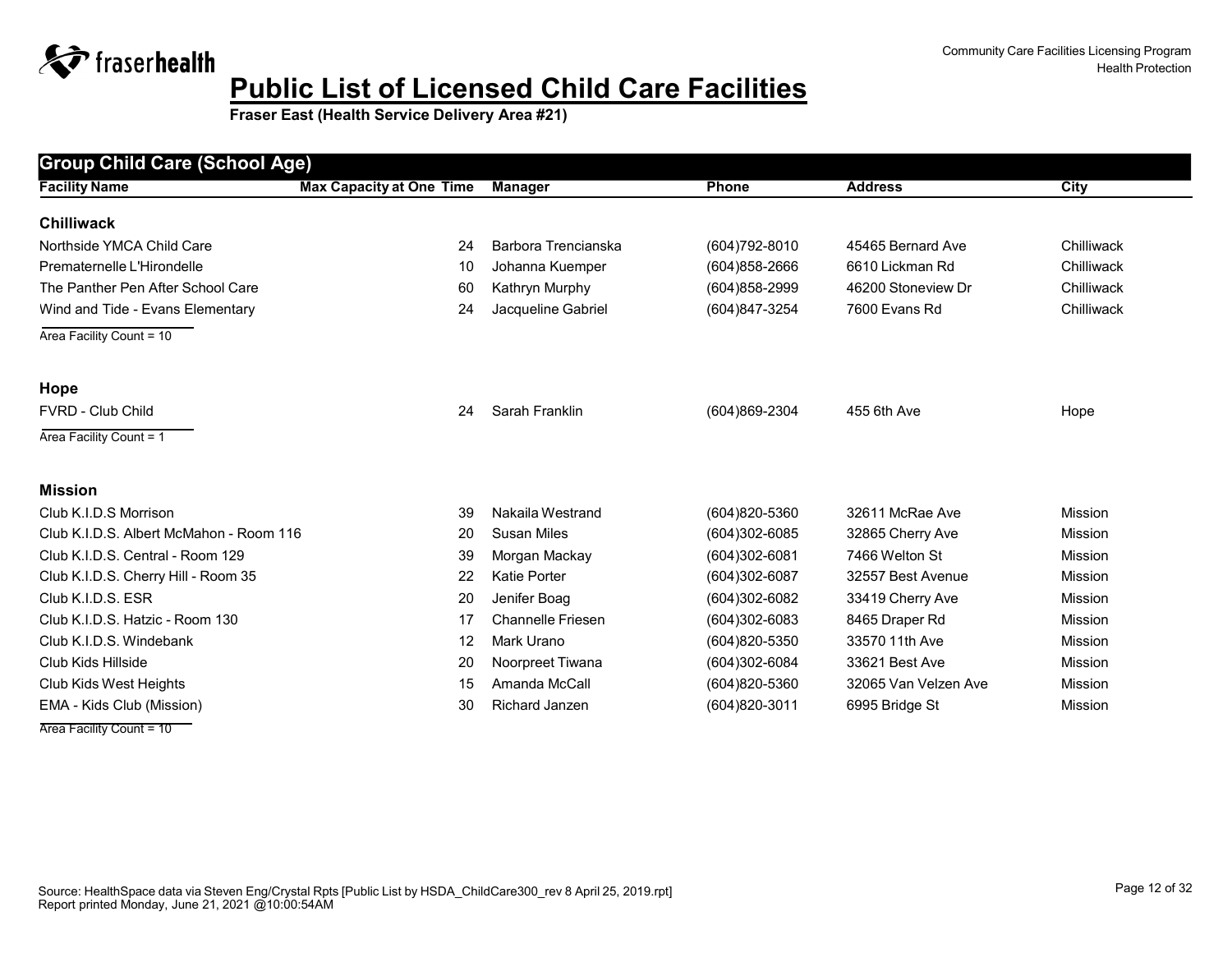

**Fraser East (Health Service Delivery Area #21)**

| <b>Multi-Age Child Care</b>              |                                 |                               |                   |                        |            |  |  |  |
|------------------------------------------|---------------------------------|-------------------------------|-------------------|------------------------|------------|--|--|--|
| <b>Facility Name</b>                     | <b>Max Capacity at One Time</b> | <b>Manager</b>                | <b>Phone</b>      | <b>Address</b>         | City       |  |  |  |
| <b>Abbotsford</b>                        |                                 |                               |                   |                        |            |  |  |  |
| <b>Blossom Childcare Centre</b>          | 8                               | <b>Ronel Davidson</b>         | $(604)614-4593$   | 35366 McKee Rd         | Abbotsford |  |  |  |
| <b>Country Meadows Daycare</b>           | 8                               | Nadine Davis                  | $(604)614 - 1101$ | 34686 St. Matthews Way | Abbotsford |  |  |  |
| Eco Kids Care Inc.                       | 8                               | Mandi Friesen                 | (778)549-6766     | 6256 Mt Lehman Rd      | Abbotsford |  |  |  |
| Eco Kids Care Inc.                       | 16                              | <b>Kelsie Dorsey</b>          | (778) 549-6766    | 31216 King Rd          | Abbotsford |  |  |  |
| Eco Kids Care Inc.                       | 8                               | Michelle Purvis               | (778)549-6766     | 36456 Auguston Pky E.  | Abbotsford |  |  |  |
| Eco Kids Care Inc.                       | 8                               | Cierra Coles                  | (778)549-6766     | 31286 Dehavilland Dr   | Abbotsford |  |  |  |
| Enchanted Forest Childcare Center Inc.   | 8                               | Kyla Heal                     | (604) 789-1368    | 3266 Rathtrevor Crt    | Abbotsford |  |  |  |
| Fun-n-Learn Childcare Centre             | 8                               | Ramandeep Kaur Kochar         | (604) 755-0738    | 31094 Edgehill Ave     | Abbotsford |  |  |  |
| <b>Golden Rainbow Childcare Centre</b>   | 8                               | Daljit Bolla                  | (778) 344-2642    | 32225 Golden Ave       | Abbotsford |  |  |  |
| Grandma's House Day Care Ltd.            | 8                               | Surjit Sanghera               | (778) 666-7394    | 3855 Old Clayburn Rd   | Abbotsford |  |  |  |
| Growing Together Children's Centre       | 8                               | <b>Holly Magner</b>           | $(604)853 - 5618$ | 32981 Brundidge Ave    | Abbotsford |  |  |  |
| Happy Honey's Early Learning & Childcare | 8                               | Hailey Janzen                 | (604)217-0751     | 34911 Townshipline Rd  | Abbotsford |  |  |  |
| Little Dreamers                          | 8                               | Jasdip Jhajj                  | $(604)614 - 5308$ | 33165 King Rd          | Abbotsford |  |  |  |
| Little Hands Learning Center             | 8                               | Harpreet Kaur Jawanda         | $(604)302 - 1091$ | 2626 Ross Rd           | Abbotsford |  |  |  |
| Precious Treasures Child Care            | 8                               | Mary Jane A. Basuel           | $(604)855 - 1508$ | 3941 Waterton Cres     | Abbotsford |  |  |  |
| QT Daycare #1                            | 8                               | Ravinder Kaur Phutela         | (778) 551-3099    | 2518C Clearbrook Rd    | Abbotsford |  |  |  |
| QT Daycare #2                            | 8                               | Ravinder Kaur Phutela         | (778) 551-3099    | 32034 Hillcrest Avenue | Abbotsford |  |  |  |
| QT Daycare Ltd.                          | 8                               | Jagjit Singh Phutela          | (778) 551-3099    | 2316 Beaver St         | Abbotsford |  |  |  |
| Sehaj Childcare Centre                   | 8                               | Simarjit Kaur Sran            | $(604)853 - 8277$ | 31475 Ridgeview Dr     | Abbotsford |  |  |  |
| Smile 'N' Play Daycare Centre Inc.       | 8                               | Indu Takhar                   | (604) 765-6215    | 3411 McKinley Dr       | Abbotsford |  |  |  |
| Stars of the Sky Child Care Ltd.         | 8                               | Ery De Jesus Paredes Portella | (604)854-8007     | 34790 Laburnum Ave     | Abbotsford |  |  |  |
| <b>Toor's Daycare Center</b>             | 8                               | Jagdeep Pandher               | (604) 614-3828    | 31558 Monte Vista Cres | Abbotsford |  |  |  |
| Toor's Daycare Center                    | 8                               | Surinder Toor                 | $(604)$ 557-7878  | 31406 Springhill Ct    | Abbotsford |  |  |  |
| Wings of Life Fine Arts Child Care       | 16                              | Karra Lal                     | (604)302-2666     | 2630 Langdon St        | Abbotsford |  |  |  |
| Area Facility Count = 24                 |                                 |                               |                   |                        |            |  |  |  |

#### **Chilliwack**

Animal Crackers Family Child Care **8 Tanya Vlaar** (604)997-7732 4949 Teskey Rd Chilliwack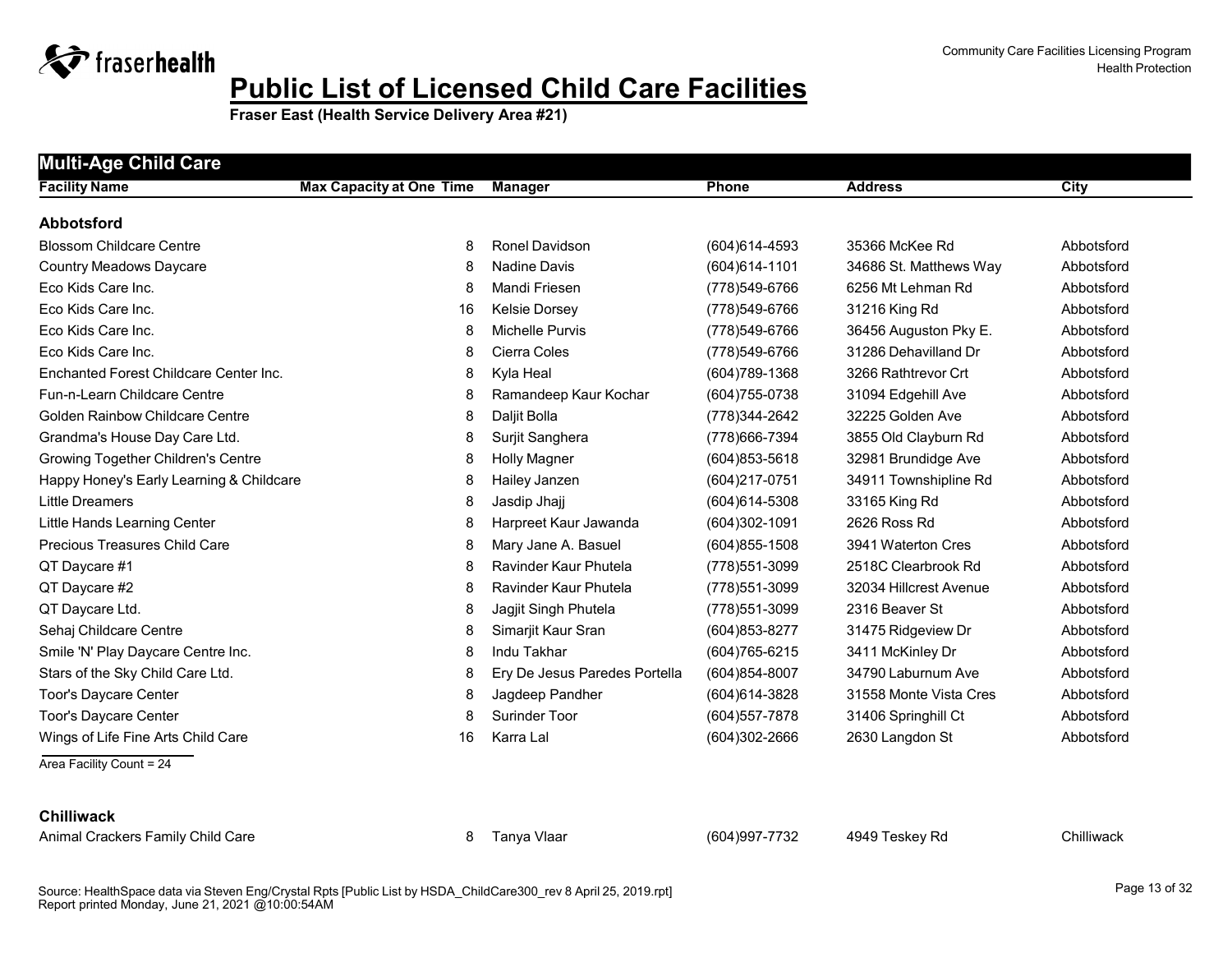

**Fraser East (Health Service Delivery Area #21)**

| <b>Multi-Age Child Care</b>                          |                                 |                         |                   |                       |                |
|------------------------------------------------------|---------------------------------|-------------------------|-------------------|-----------------------|----------------|
| <b>Facility Name</b>                                 | <b>Max Capacity at One Time</b> | <b>Manager</b>          | Phone             | <b>Address</b>        | City           |
| <b>Chilliwack</b>                                    |                                 |                         |                   |                       |                |
| Beanstalk Daycare (The)                              | 8                               | Kila Hine               | $(604)845 - 1050$ | 44545 Bayshore Ave    | Chilliwack     |
| Beanstalk Daycare, The                               | 8                               | Michelle Wiebe          | (604)845-1050     | 44411 Sherry Dr       | Chilliwack     |
| Beanstalk Daycare, The                               | 8                               | Jessica Marchuk         | (604)845-1050     | 44687 Riverwood Cres  | Chilliwack     |
| Beanstalk Daycare, The                               | 8                               | Harmanpreet Kaur Sidhu  | $(604)845 - 1050$ | 44458 Freshwater Dr   | Chilliwack     |
| <b>Busy Bre's Daycare</b>                            | 8                               | <b>Breanne Holitzki</b> | $(604)837 - 8557$ | 47008 Sylvan Dr       | Chilliwack     |
| <b>Evans Childcare Center</b>                        | 8                               | Shirin Roohijahromi     | (778) 323-3100    | 7434 Evans Rd         | Chilliwack     |
| Green Valley Child Care                              | 8                               | <b>Chris Davies</b>     | (604) 795-0151    | 46420 Uplands Rd      | Chilliwack     |
| Krazy Kids Daycare                                   | 8                               | Kayla Dyck              | $(604)703 - 3000$ | 44645 Riverwood Cres  | Chilliwack     |
| Little Blessings Early Learning Centre               | 8                               | Melissa Tromp           | (604)845-9954     | 46685 Ramona Dr       | Chilliwack     |
| Little Peeps Learning Centre                         | 8                               | <b>Taylor Byers</b>     | (604) 798-7996    | 45467 Stevenson Rd    | Chilliwack     |
| Little Steps Childcare Centre                        | 8                               | Lori Hunter             | (778) 317-9445    | 8776 Bellevue Dr      | Chilliwack     |
| Mes Amis Childcare                                   | 8                               | Kelly O'Clair           | (604)819-4979     | 45345 Westview Avenue | Chilliwack     |
| Pacific Wynd Montessori All Day Learning Centre Inc. | 8                               | Dinah Ray-Nylund        | $(604)339-8054$   | 7956 Brookwood Pl     | Chilliwack     |
| <b>Promontory Bright Beginnings</b>                  | 8                               | Diana Dragomir          | (778) 385-8095    | 6055 Rexford Dr       | Chilliwack     |
| The Beanstalk Daycare                                | 8                               | Jessica Marchuk         | $(604)845 - 1050$ | 44699 Riverwood Cres  | Chilliwack     |
| The Beanstalk Daycare Ltd.                           | 7                               | Donna Esau              | $(604)845 - 1050$ | #9 - 5545 Peach Rd    | Chilliwack     |
| Area Facility Count = 17                             |                                 |                         |                   |                       |                |
|                                                      |                                 |                         |                   |                       |                |
| <b>Mission</b>                                       |                                 |                         |                   |                       |                |
| <b>Buds and Blossoms Childcare Centre</b>            | 8                               | Svetlana Vigurs         | (778)898-2350     | 8569 Fennell St       | Mission        |
| <b>Giggleberries Early Education Centre</b>          | 8                               | Gloria Bolland          | (778) 345-7134    | 7461 Martin Pl        | Mission        |
| Popcorn Playhouse                                    | 8                               | <b>Tanis Sandford</b>   | (604)820-8997     | 33681 Blueberry Dr    | <b>Mission</b> |

Area Facility Count = 3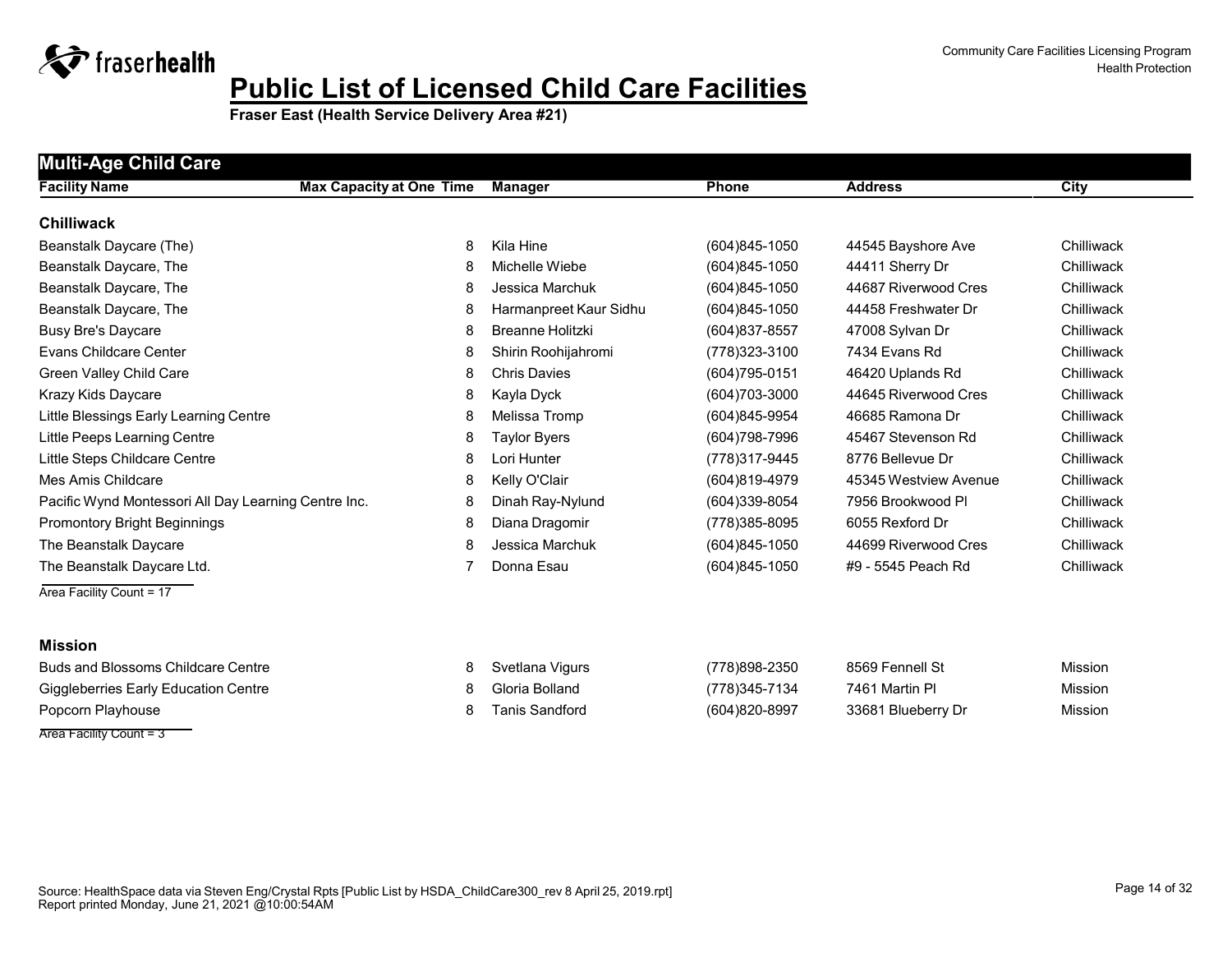**Fraser East (Health Service Delivery Area #21)**

### **Facility Name Max Capacity at One Time Manager Phone Address In-Home Multi-Age Child Care**

#### **Abbotsford**

| Building Blocks Daycare           | Chelsey Baillie       | (778)235-3699  | 3071 McCrae St            | Abbotsford |
|-----------------------------------|-----------------------|----------------|---------------------------|------------|
| Cozy Kids Daycare                 | Christalenia Postalis | (604) 853-5777 | 34999 Mt. Blanchard Drive | Abbotsford |
| Honey Bee Academy Family Daycare  | Maryna Willms         | (604)751-2475  | 3772 Nicola Street        | Abbotsford |
| Puddlejumpers Childcare Centre    | Kasie Frans           | (778)809-1416  | 34824 Orchard Dr          | Abbotsford |
| Smiles 4 Miles                    | Munreet Kaur Brar     | (778)551-3260  | 31105 Heron Ave           | Abbotsford |
| Steph's Little Sprouts Child Care | Stephanie Pankratz    | (604) 219-1447 | 2343 Harper Dr            | Abbotsford |

Area Facility Count  $= 6$ 

#### **Chilliwack**

| <b>Broadway Childcare Centre</b>     |   | Jiemei Li                       | (778)847-3898  | 8781 Broadway St    | Chilliwack |
|--------------------------------------|---|---------------------------------|----------------|---------------------|------------|
| Castle Childcare Centre              | 8 | Virginia Reemeyer               | (604)795-4904  | 45619 Princess Ave  | Chilliwack |
| Prickly Pear Child Care              |   | <b>Chantel Mathews</b>          | (604)339-7162  | 6250 Reid Rd        | Chilliwack |
| PromonTory Heights Christian Daycare |   | Viktoriya Ulchits               | (604)760-6348  | 5108 Cecil Ridge PI | Chilliwack |
| Second Home Multi-Age Childcare      |   | Jennifer Kwasnycia              | (604) 799-1238 | 46504 Gilbert Ave   | Chilliwack |
| <b>Slesse Child Care Facility</b>    |   | Sherri Colebourne               | (778)539-5019  | 50501 O'Byrne Rd    | Chilliwack |
| <b>Sprout Childcare</b>              |   | <b>Charlotte Mary Tegtmeier</b> | (604) 798-1042 | 9955 Killarney Dr   | Chilliwack |
| Area Facility Count = 7              |   |                                 |                |                     |            |

#### **Mission**

| Blue Kangaroo Child Care                | Martine Iviney             | (604)820-4697 | 32281 Diamond Ave   | Mission |
|-----------------------------------------|----------------------------|---------------|---------------------|---------|
| <b>Exploring Minds Childcare Center</b> | Juli Abramyk               | (604)287-0063 | 32676 Stokes Ave    | Mission |
| Les Castors                             | Severine Gander (Hainault) | (604)477-1205 | 35261 Adair Ave     | Mission |
| Little Kingdom Childcare                |                            | (778)384-3742 | 32891 Bakerview Ave | Mission |
| Mission Stars Childcare Centre          | Ishminder Kaur Mavi        | (778)246-1539 | 32222 14th Ave      | Mission |
| Area Facility Count = 5                 |                            |               |                     |         |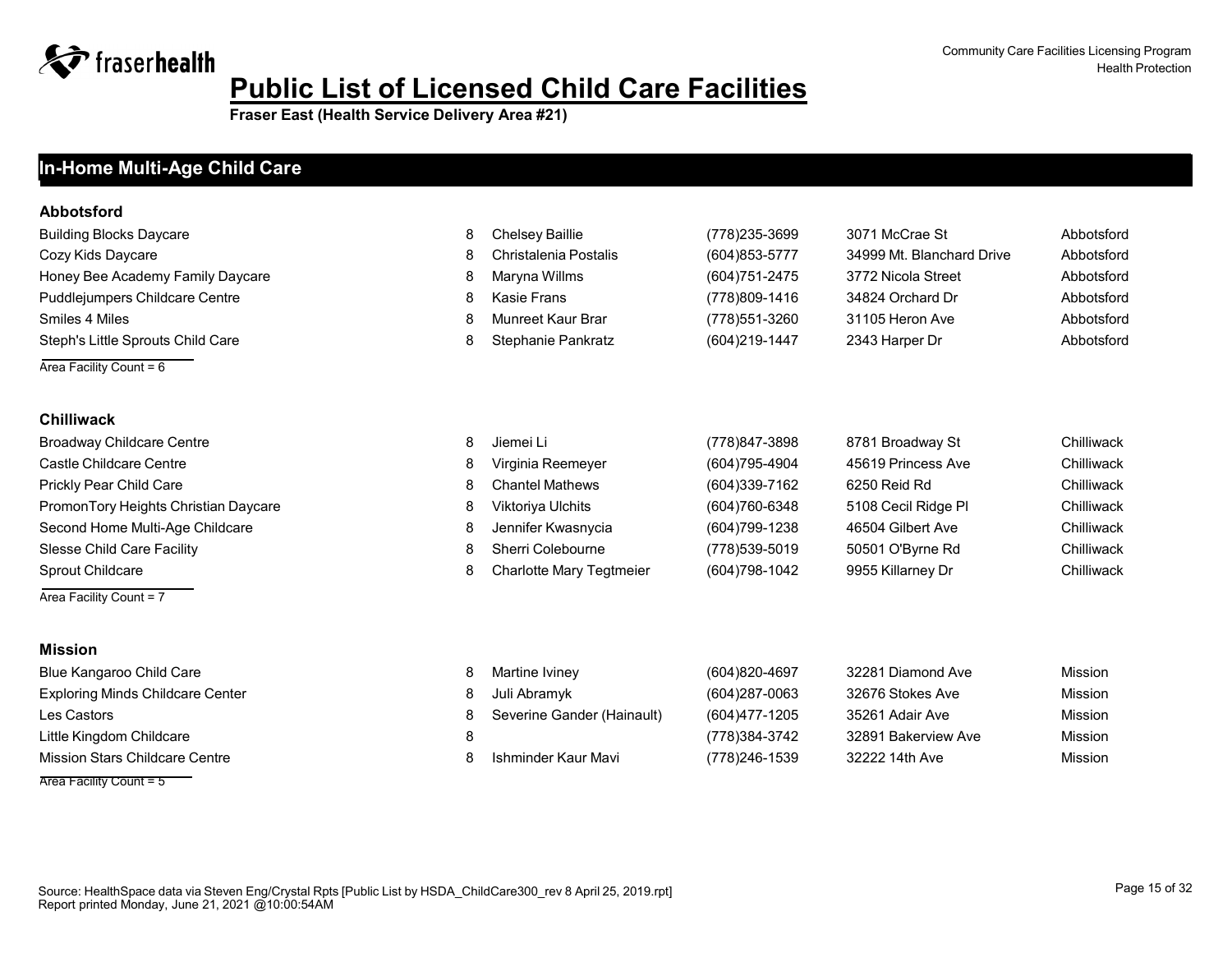

| Child-minding                                      |                                 |                      |                 |                     |            |
|----------------------------------------------------|---------------------------------|----------------------|-----------------|---------------------|------------|
| <b>Facility Name</b>                               | <b>Max Capacity at One Time</b> | Manager              | Phone           | <b>Address</b>      | City       |
| <b>Abbotsford</b>                                  |                                 |                      |                 |                     |            |
| Archway - LINC Childcare                           | 24                              | Bethany Klassen      | (604) 859 - 216 | 33780 Laurel Street | Abbotsford |
| Area Facility Count = 1                            |                                 |                      |                 |                     |            |
| <b>Chilliwack</b>                                  |                                 |                      |                 |                     |            |
| <b>Chilliwack Community Services Child Minding</b> | 24                              | Michelle Price       | (604)393-3251   | 9214 Mary St        | Chilliwack |
| Area Facility Count = 1                            |                                 |                      |                 |                     |            |
| <b>Mission</b>                                     |                                 |                      |                 |                     |            |
| <b>Mission Community Services</b>                  | 8                               | <b>Shawn Boulter</b> | (604)826-3634   | 33179 2nd Ave       | Mission    |
| Area Facility Count = 1                            |                                 |                      |                 |                     |            |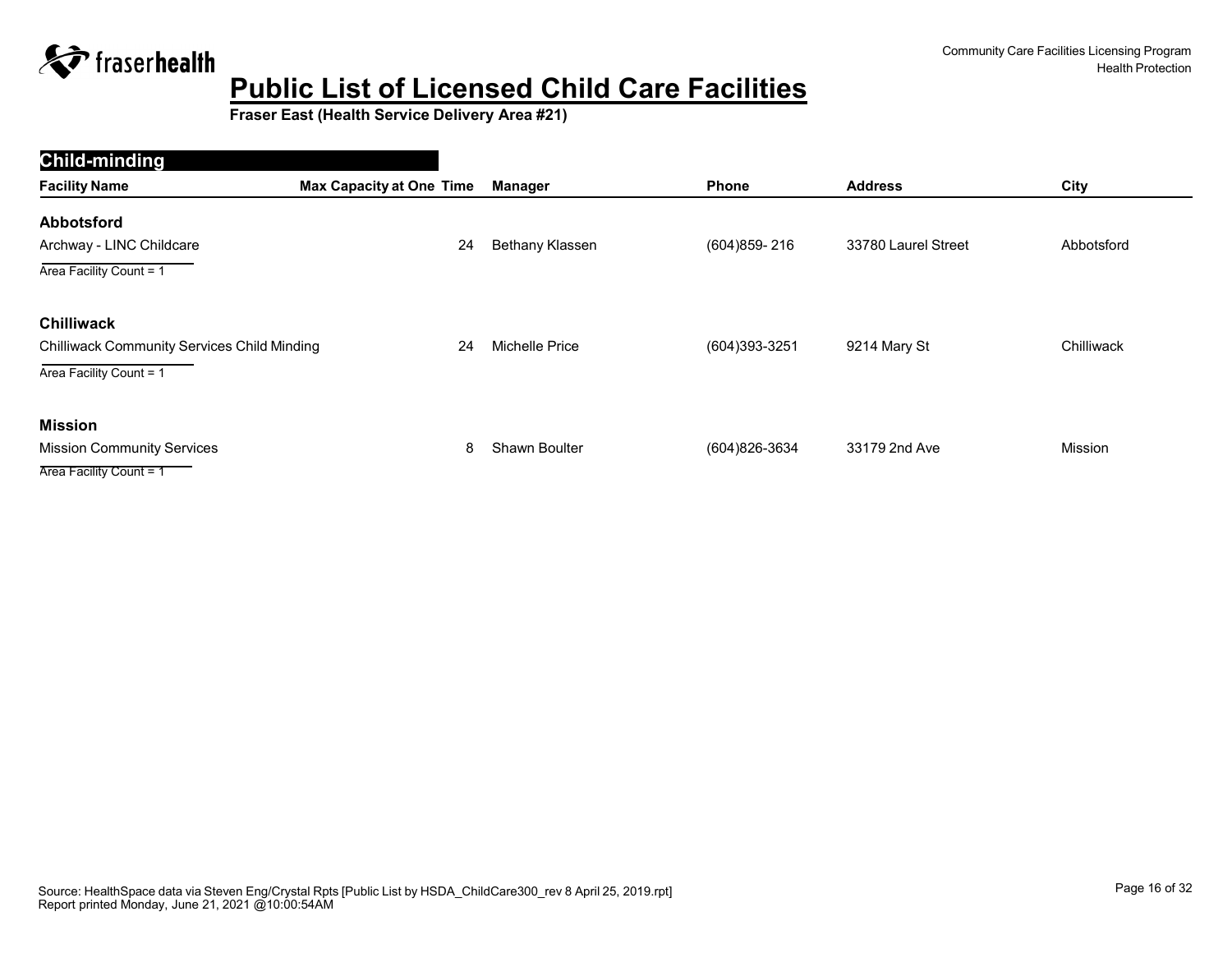

<span id="page-16-0"></span>

| <b>Multi-Service Program</b>                         |                                                                                                                                                                    |                   |                   |                        |            |
|------------------------------------------------------|--------------------------------------------------------------------------------------------------------------------------------------------------------------------|-------------------|-------------------|------------------------|------------|
| <b>Facility Name</b>                                 | <b>Max Capacity at One Time</b>                                                                                                                                    | <b>Manager</b>    | Phone             | <b>Address</b>         | City       |
| <b>Abbotsford</b>                                    |                                                                                                                                                                    |                   |                   |                        |            |
| Blueridge Preschool Ltd.                             | 30                                                                                                                                                                 | Inderpreet Sahota | (604) 870-8878    | 3459 Goldfinch Street  | Abbotsford |
| <b>Service Types &amp; Capacity Offered:</b>         | Group Child Care (30 months to sc<br>10<br>Preschool (30 months to school ag<br>20                                                                                 |                   |                   |                        |            |
| Busy Bear Club Preschool, The                        | 53                                                                                                                                                                 | Rachel Guvi       | (604) 852-1260    | 37290 Kilgard          | Abbotsford |
| <b>Service Types &amp; Capacity Offered:</b>         | Group Child Care (under 36 month<br>8<br>Group Child Care (30 months to sc<br>25<br>Preschool (30 months to school ag<br>20<br>20<br>Group Child Care (School Age) |                   |                   |                        |            |
| Contemporary Kids Learning Centre Inc.               | 28                                                                                                                                                                 | Lori Howie        | (604)839-0511     | 2621 Montrose Ave      | Abbotsford |
| <b>Service Types &amp; Capacity Offered:</b>         | Group Child Care (under 36 month<br>12<br>Group Child Care (30 months to sc<br>16                                                                                  |                   |                   |                        |            |
| First Step Daycare Centre                            | 65                                                                                                                                                                 | Aalia Rahguzar    | (604) 746-7837    | 32659 South Fraser Way | Abbotsford |
| <b>Service Types &amp; Capacity Offered:</b>         | Group Child Care (under 36 month 21<br>Group Child Care (30 months to sc 25<br>Preschool (30 months to school ag 19<br>Group Child Care (School Age)<br>19         |                   |                   |                        |            |
| Fraser Valley Montessori Preschool & School Age Care | 18                                                                                                                                                                 | Michele Fabbro    | $(604)859 - 5061$ | 32717 Chilcotin Dr     | Abbotsford |
| <b>Service Types &amp; Capacity Offered:</b>         | Preschool (30 months to school ag<br>18<br>Group Child Care (School Age)<br>18                                                                                     |                   |                   |                        |            |
| Fraser Valley Montessori School Age Care             | 39                                                                                                                                                                 | Kelsey Blankstein | (778) 245-8410    | 3060 Old Clayburn Rd   | Abbotsford |
| <b>Service Types &amp; Capacity Offered:</b>         | Preschool (30 months to school ag<br>18<br>Group Child Care (School Age)<br>39                                                                                     |                   |                   |                        |            |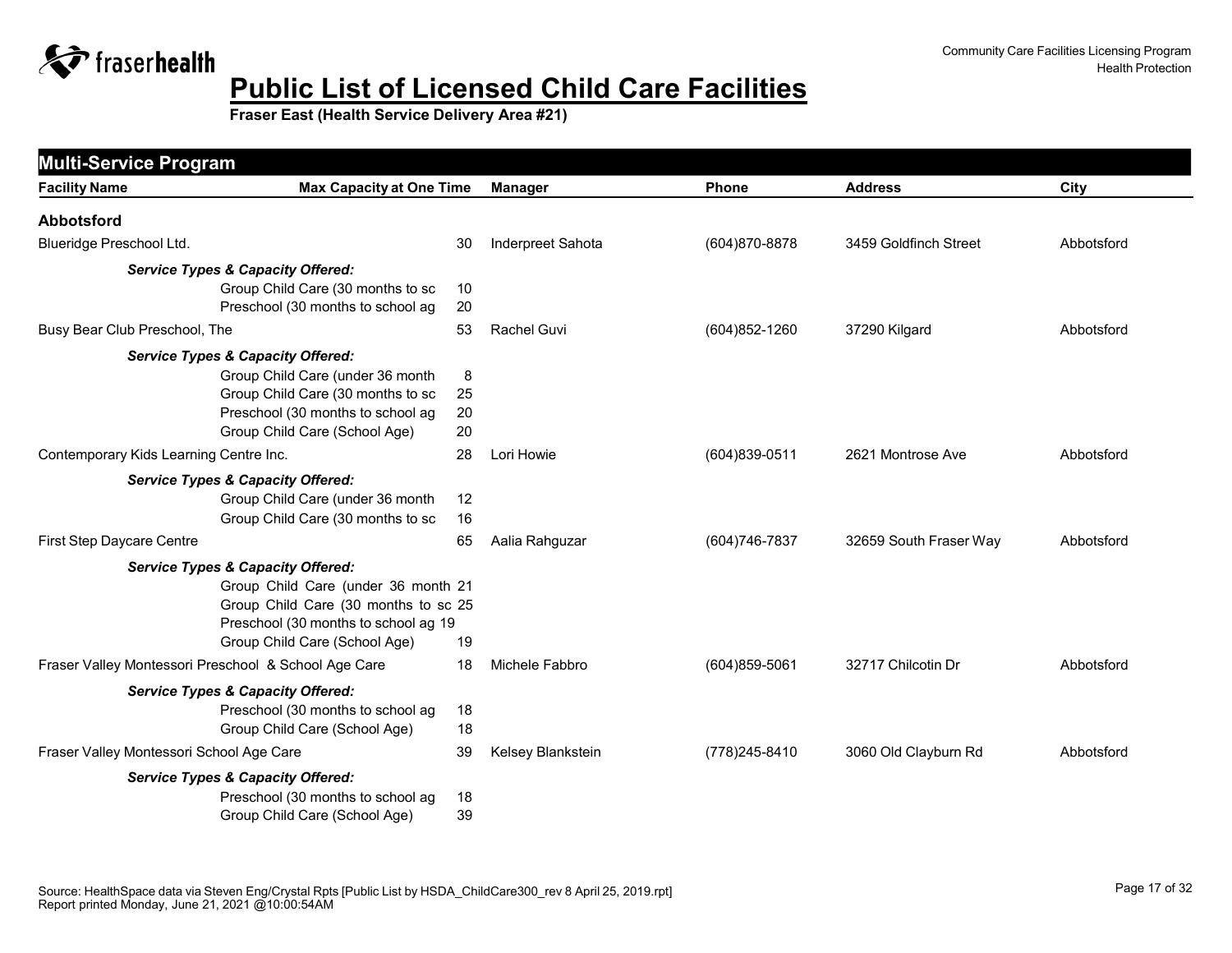

| <b>Multi-Service Program</b>               |                                              |    |                   |                   |                          |            |
|--------------------------------------------|----------------------------------------------|----|-------------------|-------------------|--------------------------|------------|
| <b>Facility Name</b>                       | <b>Max Capacity at One Time</b>              |    | Manager           | <b>Phone</b>      | <b>Address</b>           | City       |
| <b>Abbotsford</b>                          |                                              |    |                   |                   |                          |            |
| <b>Gladwin Childcare Centre</b>            |                                              | 85 | Karen Fewings     | (604) 853-9084    | 3145 Gladwin Rd          | Abbotsford |
|                                            | <b>Service Types &amp; Capacity Offered:</b> |    |                   |                   |                          |            |
|                                            | Group Child Care (under 36 month 12          |    |                   |                   |                          |            |
|                                            | Group Child Care (30 months to sc 25         |    |                   |                   |                          |            |
|                                            | Group Child Care (School Age)                | 40 |                   |                   |                          |            |
|                                            | Multi-Age Child Care                         | 8  |                   |                   |                          |            |
| <b>Global West Montessori</b>              |                                              | 28 | Mainka Cheema     | (604)746-9022     | 101 - 3600 Townline Road | Abbotsford |
|                                            | <b>Service Types &amp; Capacity Offered:</b> |    |                   |                   |                          |            |
|                                            | Group Child Care (under 36 month             | 8  |                   |                   |                          |            |
|                                            | Group Child Care (30 months to sc            | 20 |                   |                   |                          |            |
| Hand in Hand - Dr. Thomas Swift Elementary |                                              | 38 | Karen Gischer     | (604) 859-0717    | 34800 Mierau Avenue      | Abbotsford |
|                                            | <b>Service Types &amp; Capacity Offered:</b> |    |                   |                   |                          |            |
|                                            | Group Child Care (School Age)                | 38 |                   |                   |                          |            |
|                                            | Preschool (30 months to school ag            | 19 |                   |                   |                          |            |
| Hand in Hand - Godson Elementary           |                                              | 29 | Cathy Schotts     | (604)859-1843     | 33130 Bevan Ave          | Abbotsford |
|                                            | <b>Service Types &amp; Capacity Offered:</b> |    |                   |                   |                          |            |
|                                            | Group Child Care (School Age)                | 29 |                   |                   |                          |            |
|                                            | Preschool (30 months to school ag            | 19 |                   |                   |                          |            |
| Hand in Hand - Mountain Elementary         |                                              | 20 | Geona Elamparo    | $(604)850 - 3609$ | 2299 Mountain Dr         | Abbotsford |
|                                            | <b>Service Types &amp; Capacity Offered:</b> |    |                   |                   |                          |            |
|                                            | Preschool (30 months to school ag            | 20 |                   |                   |                          |            |
|                                            | Group Child Care (School Age)                | 20 |                   |                   |                          |            |
| Hand in Hand - Ten Broeck Elementary       |                                              | 18 | <b>Barb Blohm</b> | (604) 859-1843    | 2580 Stanley Street      | Abbotsford |
|                                            | <b>Service Types &amp; Capacity Offered:</b> |    |                   |                   |                          |            |
|                                            | Preschool (30 months to school ag            | 18 |                   |                   |                          |            |
|                                            | Group Child Care (School Age)                | 18 |                   |                   |                          |            |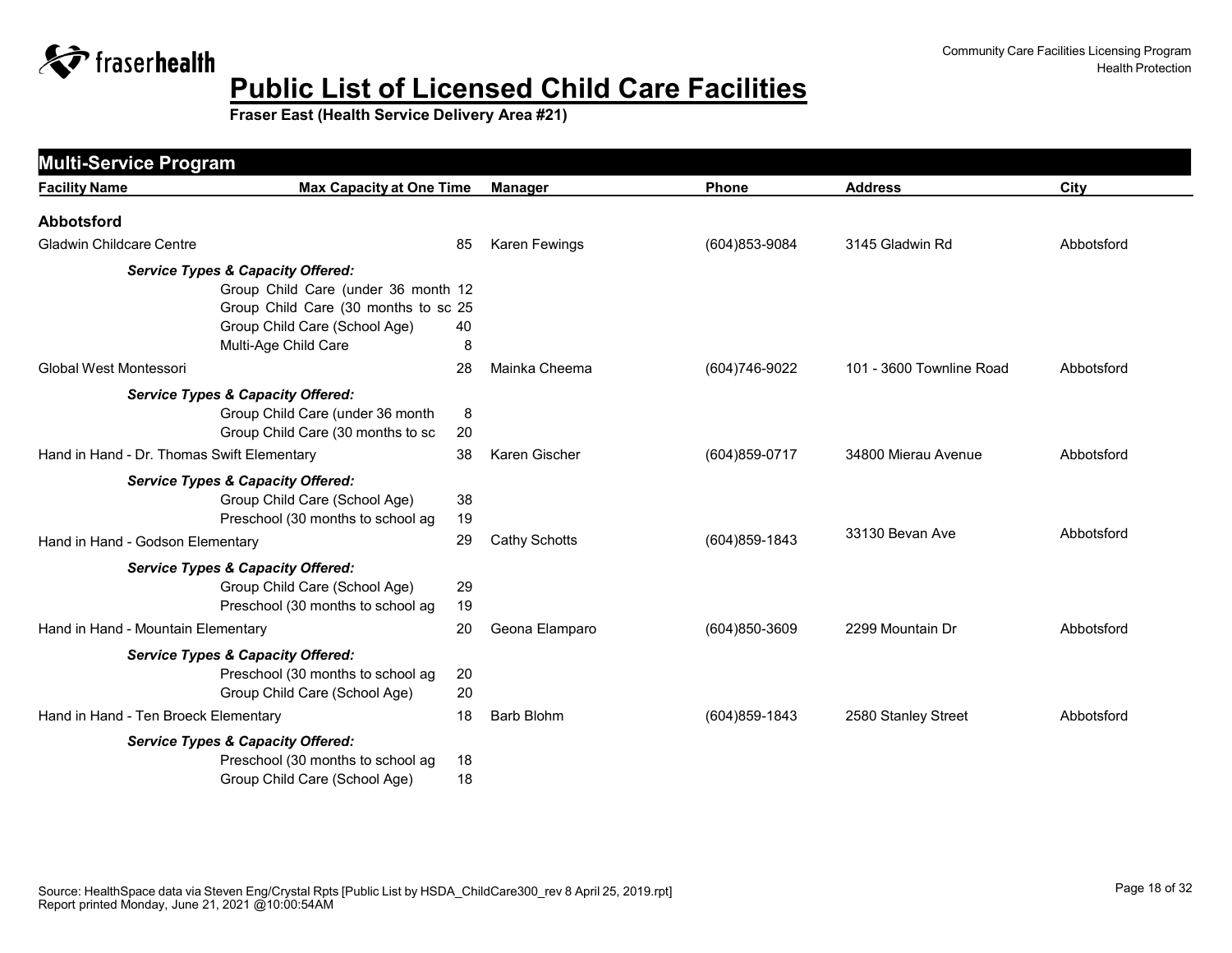

| <b>Multi-Service Program</b>                                                                                          |          |                          |                   |                         |            |
|-----------------------------------------------------------------------------------------------------------------------|----------|--------------------------|-------------------|-------------------------|------------|
| <b>Max Capacity at One Time</b><br><b>Facility Name</b>                                                               |          | <b>Manager</b>           | Phone             | <b>Address</b>          | City       |
| <b>Abbotsford</b>                                                                                                     |          |                          |                   |                         |            |
| Hand in Hand - Terry Fox Elementary                                                                                   | 44       | Jamie Friesen            | (604) 859-5964    | 3071 Babich Rd.         | Abbotsford |
| <b>Service Types &amp; Capacity Offered:</b><br>Group Child Care (School Age)<br>Preschool (30 months to school ag    | 44<br>20 |                          |                   |                         |            |
| Hand in Hand - Upper Sumas Elementary                                                                                 | 20       | Amy Scott                | (604) 852-8228    | 108 - 36321 Vye Rd      | Abbotsford |
| <b>Service Types &amp; Capacity Offered:</b><br>Preschool (30 months to school ag<br>Group Child Care (School Age)    | 20<br>20 |                          |                   |                         |            |
| Kids Club Child Care Centre Ltd. (Delair Rd)                                                                          | 75       | Jacqueline Harder        | $(604)556 - 7355$ | 35190 Delair Rd         | Abbotsford |
| <b>Service Types &amp; Capacity Offered:</b><br>Group Child Care (School Age)<br>Group Child Care (30 months to sc    | 50<br>25 |                          |                   |                         |            |
| Kids Club Child Care Centre Ltd. (Gladwin)                                                                            | 75       | Nicole Gauthier          | (604) 852-2822    | 3845 Gladwin Road       | Abbotsford |
| <b>Service Types &amp; Capacity Offered:</b><br>Group Child Care (School Age)<br>Group Child Care (30 months to sc    | 50<br>25 |                          |                   |                         |            |
| Kids Club Child Care Centre Ltd. (McMillan Rd)                                                                        | 70       | <b>Christine Kinkead</b> | $(604)852 - 6606$ | 3130 McMillan Road      | Abbotsford |
| <b>Service Types &amp; Capacity Offered:</b><br>Group Child Care (School Age)<br>Group Child Care (30 months to sc    | 45<br>25 |                          |                   |                         |            |
| Learn N' Play Abbotsford                                                                                              | 47       | <b>Pritpal Grewal</b>    | (604) 288-8271    | #100 - 2525 McCallum Rd | Abbotsford |
| <b>Service Types &amp; Capacity Offered:</b><br>Group Child Care (under 36 month<br>Group Child Care (30 months to sc | 7<br>40  |                          |                   |                         |            |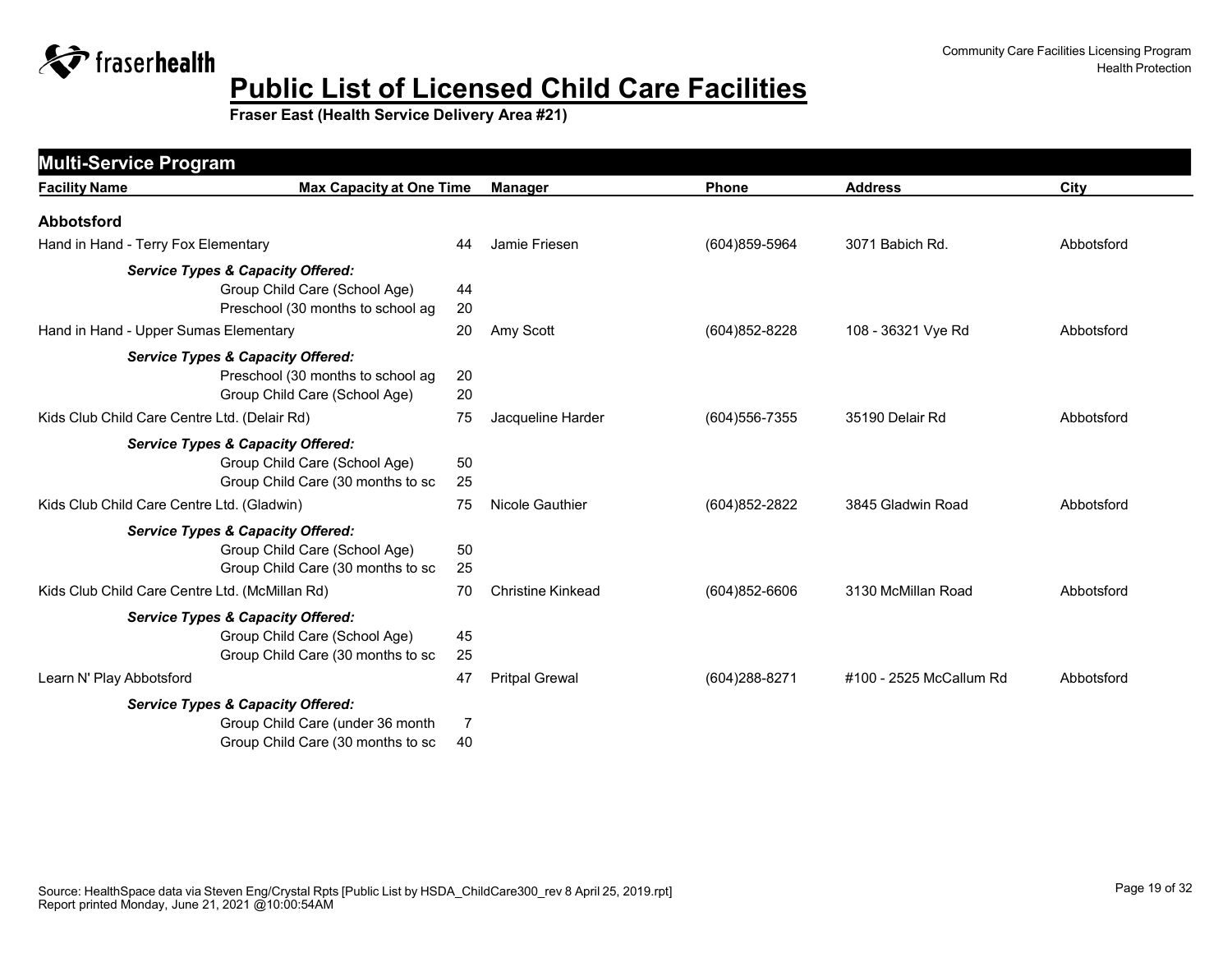

| <b>Multi-Service Program</b>                               |                                                                                                                                                            |                      |                |                        |            |
|------------------------------------------------------------|------------------------------------------------------------------------------------------------------------------------------------------------------------|----------------------|----------------|------------------------|------------|
| <b>Facility Name</b>                                       | <b>Max Capacity at One Time</b>                                                                                                                            | <b>Manager</b>       | <b>Phone</b>   | <b>Address</b>         | City       |
| <b>Abbotsford</b>                                          |                                                                                                                                                            |                      |                |                        |            |
| Learn N' Play Childcare Centre                             | 80                                                                                                                                                         | Natalija Vakulenko   | (604) 561-0444 | 110 - 28040 Fraser Hwy | Abbotsford |
| <b>Service Types &amp; Capacity Offered:</b>               | Group Child Care (under 36 month 20<br>Group Child Care (30 months to sc 36<br>Preschool (30 months to school ag 20<br>Group Child Care (School Age)<br>24 |                      |                |                        |            |
| Li'l Acorn Preschool And Childcare                         | 20                                                                                                                                                         | Susan Rahe           | (778)549-4804  | 2527 Gladwin Rd        | Abbotsford |
| <b>Service Types &amp; Capacity Offered:</b><br>Preschool  | 20<br>Group Child Care (30 months to sc<br>16                                                                                                              |                      |                |                        |            |
| Little Dreamers Childcare Ltd.                             | 40                                                                                                                                                         | Namisha Arora        | (604) 614-5308 | 5930 Riverside St      | Abbotsford |
| <b>Service Types &amp; Capacity Offered:</b>               | Group Child Care (30 months to sc 20<br>Preschool (30 months to school ag 20<br>Group Child Care (School Age) 20                                           |                      |                |                        |            |
| Little Koala Montessori Academy - Abbotsford               | 70                                                                                                                                                         | Olga Evlanova        | (778) 856-1281 | 2335 McCallum Road     | Abbotsford |
| <b>Service Types &amp; Capacity Offered:</b>               | Group Child Care (30 months to sc<br>50<br>20<br>Group Child Care (under 36 month                                                                          |                      |                |                        |            |
| Little Leaders Childcare Centre                            | 48                                                                                                                                                         | Sukhbinder Gill      | (604)217-1404  | 1528 McCallum Rd       | Abbotsford |
| <b>Service Types &amp; Capacity Offered:</b>               | Group Child Care (under 36 month<br>24<br>Group Child Care (30 months to sc<br>24                                                                          |                      |                |                        |            |
| Little Twinkle Preschool/Out of School Care (Mount Lehman) | 20                                                                                                                                                         | Surinder Kaur Sekhon | (604) 614-5562 | 3551 Crestview Ave     | Abbotsford |
| <b>Service Types &amp; Capacity Offered:</b>               | Preschool (30 months to school ag<br>20<br>Group Child Care (School Age)<br>20                                                                             |                      |                |                        |            |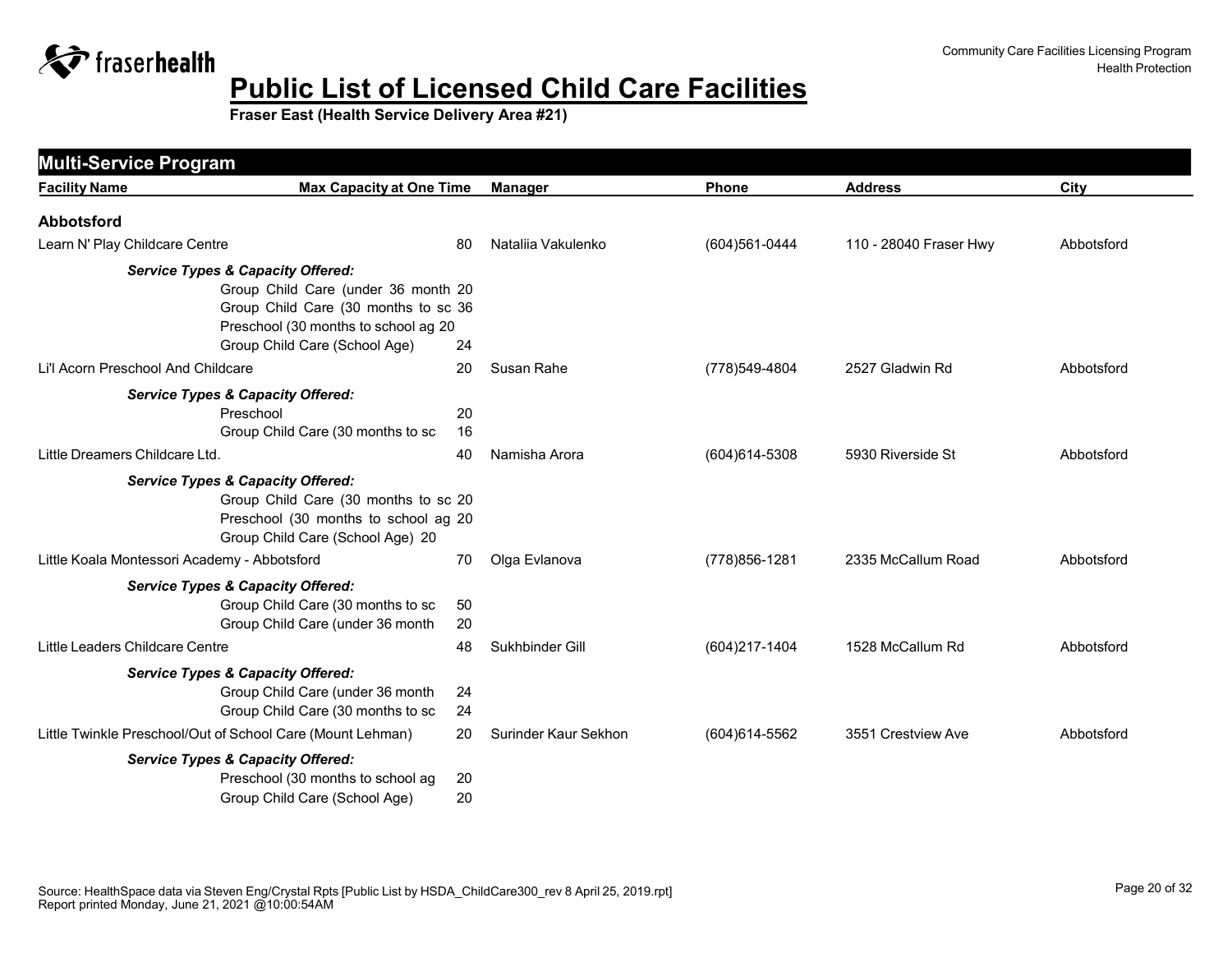

| <b>Multi-Service Program</b>                                                                                                                                                                         |                |                     |                   |                                  |            |
|------------------------------------------------------------------------------------------------------------------------------------------------------------------------------------------------------|----------------|---------------------|-------------------|----------------------------------|------------|
| <b>Max Capacity at One Time</b><br><b>Facility Name</b>                                                                                                                                              |                | <b>Manager</b>      | Phone             | <b>Address</b>                   | City       |
| <b>Abbotsford</b>                                                                                                                                                                                    |                |                     |                   |                                  |            |
| Little Wonders Montessori Childcare & Preschool Ltd.                                                                                                                                                 | 56             | Ashlee Felser       | (778)856-9966     | #115 - 36363 Auguston Pkwy<br>S. | Abbotsford |
| <b>Service Types &amp; Capacity Offered:</b><br>Group Child Care (under 36 month 12<br>Group Child Care (30 months to sc 20<br>Preschool (30 months to school ag 20<br>Group Child Care (School Age) | 24             |                     |                   |                                  |            |
| Little Wonders Montessori Childcare & Preschool Ltd.                                                                                                                                                 | 41             | Mary Ritchie        | $(604)621 - 5116$ | 33911 Hazelwood Ave              | Abbotsford |
| <b>Service Types &amp; Capacity Offered:</b><br>Group Child Care (under 36 month<br>Group Child Care (30 months to sc<br>Little Wonders Montessori Childcare Centre & Preschool Ltd.                 | 24<br>17<br>70 |                     |                   |                                  | Abbotsford |
|                                                                                                                                                                                                      |                | Kimberley-Ann Jandl | (604)853-9998     | 2884 Gladys Ave                  |            |
| <b>Service Types &amp; Capacity Offered:</b><br>Group Child Care (under 36 month 24<br>Group Child Care (30 months to sc 36<br>Preschool (30 months to school ag 10<br>Group Child Care (School Age) | 10             |                     |                   |                                  |            |
| Maranatha Kids Care                                                                                                                                                                                  | 64             | Dana Kayser         | (604)859-8405     | 3580 Clearbrook Road             | Abbotsford |
| <b>Service Types &amp; Capacity Offered:</b><br>Group Child Care (School Age)<br>Preschool (30 months to school ag<br>Group Child Care (30 months to sc                                              | 39<br>20<br>25 |                     |                   |                                  |            |
| Mr. Moose's Childcare Learning Center Ltd.                                                                                                                                                           | 49             | Bharti Zutshi       | (604)996-0610     | #101 - 32130 Hillcrest Ave       | Abbotsford |
| <b>Service Types &amp; Capacity Offered:</b><br>Group Child Care (under 36 month<br>Group Child Care (30 months to sc                                                                                | 24<br>25       |                     |                   |                                  |            |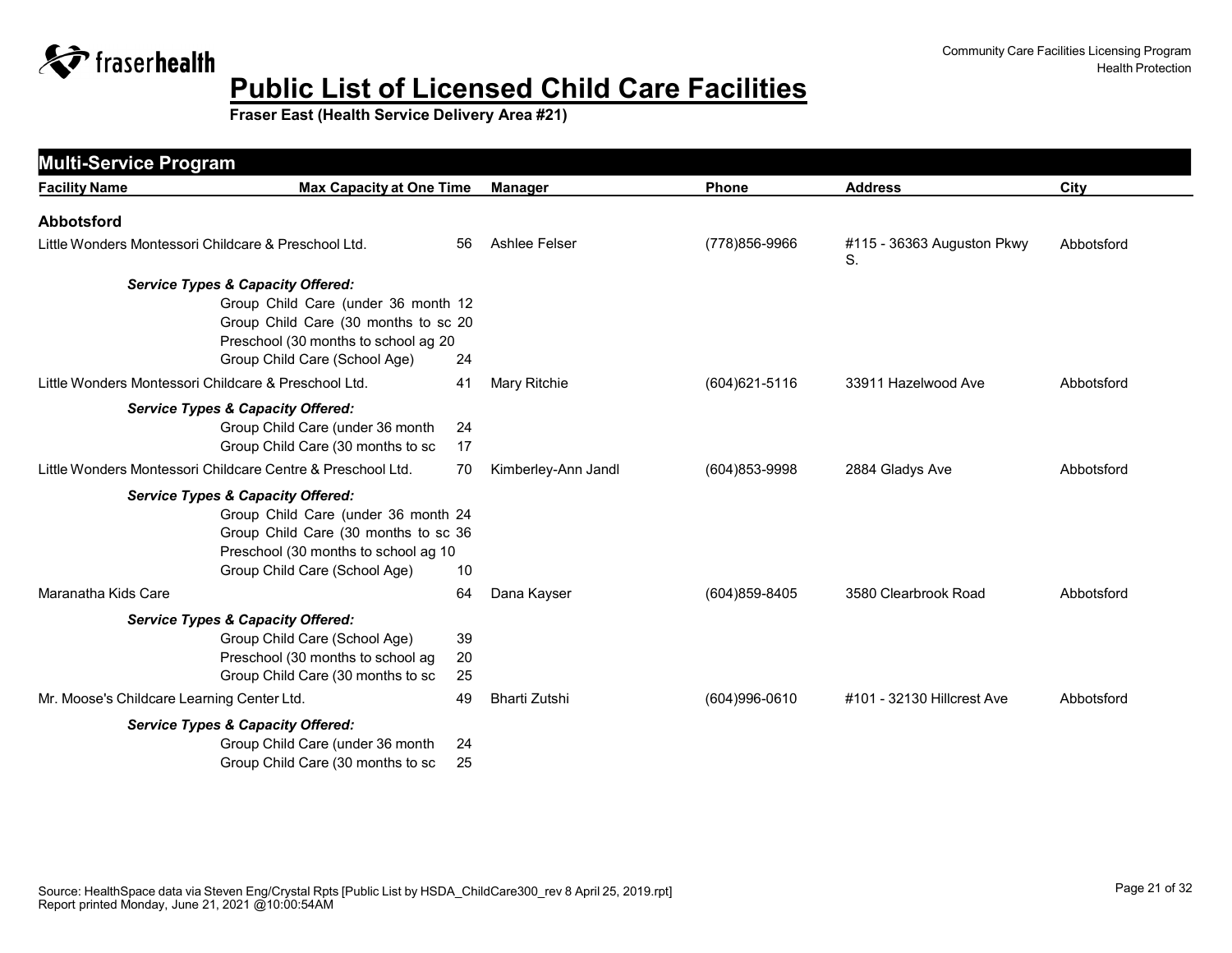

|                                             | <b>Multi-Service Program</b>                 |    |                          |                   |                                        |            |  |
|---------------------------------------------|----------------------------------------------|----|--------------------------|-------------------|----------------------------------------|------------|--|
| <b>Facility Name</b>                        | <b>Max Capacity at One Time</b>              |    | <b>Manager</b>           | <b>Phone</b>      | <b>Address</b>                         | City       |  |
| <b>Abbotsford</b>                           |                                              |    |                          |                   |                                        |            |  |
| New Leaf Learning and Childcare Centre      |                                              | 56 | Kaitlan Adler            | (604) 613-1919    | #100 - 31838 South Fraser<br>Way       | Abbotsford |  |
|                                             | <b>Service Types &amp; Capacity Offered:</b> |    |                          |                   |                                        |            |  |
|                                             | Group Child Care (under 36 month             | 24 |                          |                   |                                        |            |  |
|                                             | Group Child Care (30 months to sc            | 32 |                          |                   |                                        |            |  |
| New Leaf Learning and Childcare Centre Inc. |                                              | 48 | Kamal Preet Kaur         | (604) 613-1919    | #120 - 130 - 33442 South<br>Fraser Way | Abbotsford |  |
|                                             | <b>Service Types &amp; Capacity Offered:</b> |    |                          |                   |                                        |            |  |
|                                             | Group Child Care (under 36 month             | 24 |                          |                   |                                        |            |  |
|                                             | Group Child Care (30 months to sc            | 24 |                          |                   |                                        |            |  |
| Next Level Childcare Fraser Valley Inc.     |                                              | 47 | Hyein Choi               | $(604)347-9513$   | 2699 West Railway St                   | Abbotsford |  |
|                                             | <b>Service Types &amp; Capacity Offered:</b> |    |                          |                   |                                        |            |  |
|                                             | Group Child Care (under 36 month 24          |    |                          |                   |                                        |            |  |
|                                             | Group Child Care (30 months to sc 15         |    |                          |                   |                                        |            |  |
|                                             | Group Child Care (School Age)                | 8  |                          |                   |                                        |            |  |
| Pure Play Child Care                        |                                              | 78 | <b>Edith Hutchins</b>    | (604)854-0327     | 5824 Riverside St                      | Abbotsford |  |
|                                             | <b>Service Types &amp; Capacity Offered:</b> |    |                          |                   |                                        |            |  |
|                                             | Group Child Care (under 36 month             | 32 |                          |                   |                                        |            |  |
|                                             | Group Child Care (30 months to sc            | 46 |                          |                   |                                        |            |  |
| Redwood Abbotsford                          |                                              | 80 | Monica Vandereyk         | $(604)853 - 2332$ | 107 - 1785 Clearbrook Rd               | Abbotsford |  |
|                                             | <b>Service Types &amp; Capacity Offered:</b> |    |                          |                   |                                        |            |  |
|                                             | Group Child Care (under 36 month             | 28 |                          |                   |                                        |            |  |
|                                             | Group Child Care (30 months to sc            | 52 |                          |                   |                                        |            |  |
| Saint Ann's Preschool and Daycare           |                                              | 32 | JoAnn Nixon/Suzana Tairo | $(604)852 - 5602$ | 33333 Mayfair Ave                      | Abbotsford |  |
|                                             | <b>Service Types &amp; Capacity Offered:</b> |    |                          |                   |                                        |            |  |
|                                             | Preschool                                    | 20 |                          |                   |                                        |            |  |
|                                             | Group Child Care (under 36 month             | 12 |                          |                   |                                        |            |  |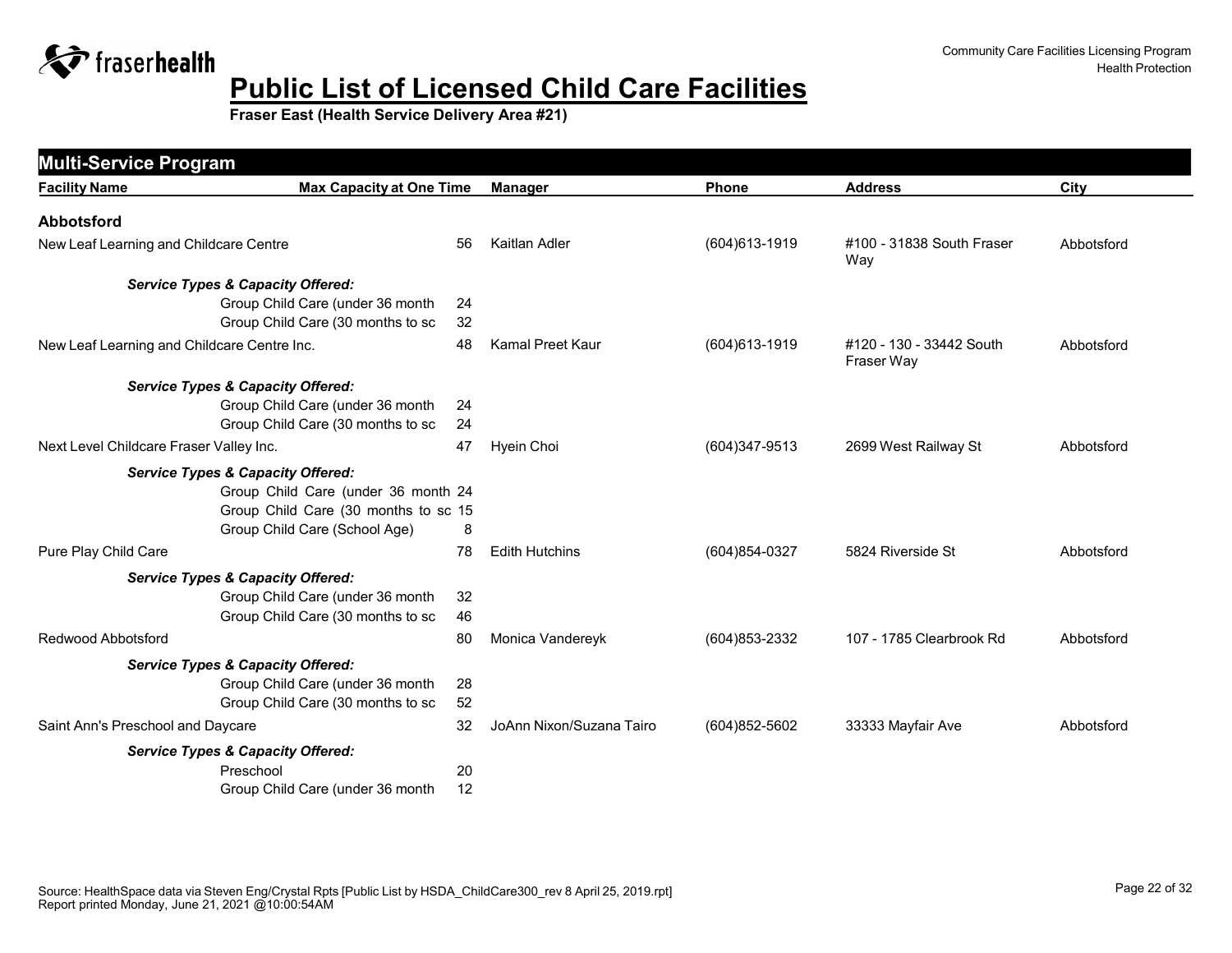

| <b>Multi-Service Program</b>                |                                                     |     |                      |                |                                       |            |
|---------------------------------------------|-----------------------------------------------------|-----|----------------------|----------------|---------------------------------------|------------|
| <b>Facility Name</b>                        | <b>Max Capacity at One Time</b>                     |     | <b>Manager</b>       | Phone          | <b>Address</b>                        | City       |
| <b>Abbotsford</b>                           |                                                     |     |                      |                |                                       |            |
| The Open Door                               |                                                     | 96  | Jennifer St. Jean    | (604)859-8406  | 2390 McMillan Rd                      | Abbotsford |
|                                             | <b>Service Types &amp; Capacity Offered:</b>        |     |                      |                |                                       |            |
|                                             | Out of School Care                                  | 55  |                      |                |                                       |            |
|                                             | Preschool                                           | 17  |                      |                |                                       |            |
|                                             | Group Day Care < 36 mos                             | 24  |                      |                |                                       |            |
| Tiny Scholars Inc.                          |                                                     | 30  | Poonam Kaushik (Pam) | (778) 898-5100 | #100 - 2121 Clearbrook Rd             | Abbotsford |
|                                             | <b>Service Types &amp; Capacity Offered:</b>        |     |                      |                |                                       |            |
|                                             | Group Child Care (under 36 month                    | 8   |                      |                |                                       |            |
|                                             | Group Child Care (30 months to sc                   | 14  |                      |                |                                       |            |
|                                             | Multi-Age Child Care                                | 8   |                      |                |                                       |            |
| Upper Fraser Valley Developmental Preschool |                                                     | 48  | Johanne Laliberte    | (604) 859-1436 | 3154 Clearbrook Rd                    | Abbotsford |
|                                             | <b>Service Types &amp; Capacity Offered:</b>        |     |                      |                |                                       |            |
|                                             | Preschool                                           | 48  |                      |                |                                       |            |
|                                             | Group Child Care (30 months to sc                   | 24  |                      |                |                                       |            |
|                                             | Xtreme Performing Arts/Xplor Fine Arts Preschool    | 40  | <b>Linda Merrick</b> | (778) 808-8827 | #11 & #12 - 34100 South<br>Fraser Way | Abbotsford |
|                                             | <b>Service Types &amp; Capacity Offered:</b>        |     |                      |                |                                       |            |
|                                             | Preschool (30 months to school ag                   | 16  |                      |                |                                       |            |
|                                             | Group Child Care (School Age)                       | 40  |                      |                |                                       |            |
| Area Facility Count = 39                    |                                                     |     |                      |                |                                       |            |
| <b>Agassiz</b>                              |                                                     |     |                      |                |                                       |            |
|                                             | Seabird Island Early Childhood Centre of Excellence | 113 | <b>Carlene Brown</b> | (604) 796-6855 | 8250 Charles Dr                       | Agassiz    |
|                                             | <b>Service Types &amp; Capacity Offered:</b>        |     |                      |                |                                       |            |
|                                             | Group Day Care < 36 mos                             | 24  |                      |                |                                       |            |
|                                             | Group Child Care (30 months to sc                   | 49  |                      |                |                                       |            |
|                                             | Preschool (30 months to school ag                   | 20  |                      |                |                                       |            |
|                                             | Group Child Care (School Age)                       | 20  |                      |                |                                       |            |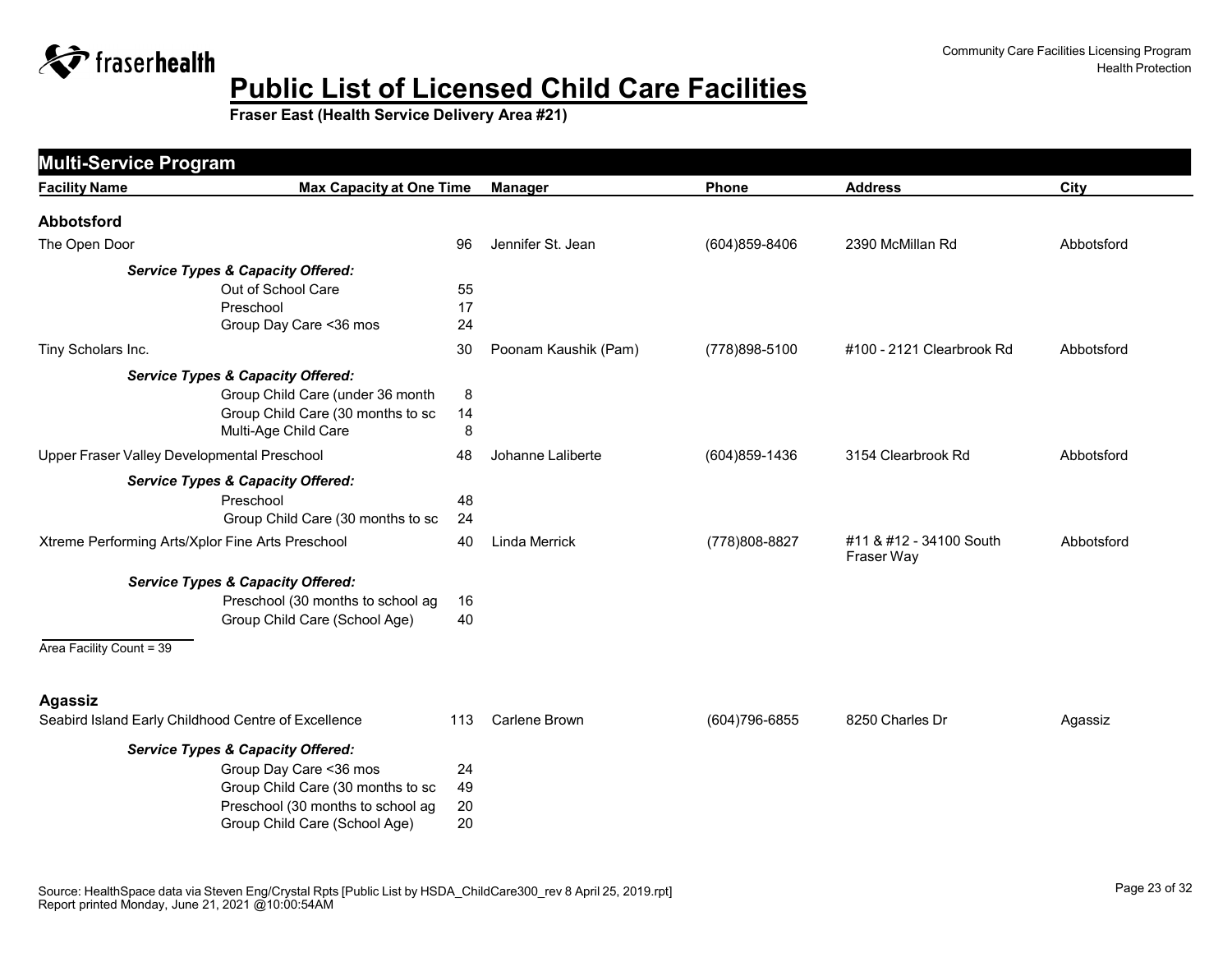

| <b>Multi-Service Program</b>            |                                                                                                                                                                                                      |          |                        |                   |                       |            |
|-----------------------------------------|------------------------------------------------------------------------------------------------------------------------------------------------------------------------------------------------------|----------|------------------------|-------------------|-----------------------|------------|
| <b>Facility Name</b>                    | <b>Max Capacity at One Time</b>                                                                                                                                                                      |          | <b>Manager</b>         | Phone             | <b>Address</b>        | City       |
| <b>Agassiz</b>                          |                                                                                                                                                                                                      |          |                        |                   |                       |            |
| <b>Sts'ailes Early Education Centre</b> |                                                                                                                                                                                                      | 116      | Carleen McMaster       | (604) 796-1155    | 5127 School Rd        | Agassiz    |
| Area Facility Count = 2                 | <b>Service Types &amp; Capacity Offered:</b><br>Group Child Care (under 36 month 24<br>Group Child Care (30 months to sc 40<br>Preschool (30 months to school ag 20<br>Group Child Care (School Age) | 32       |                        |                   |                       |            |
| <b>Chilliwack</b>                       |                                                                                                                                                                                                      |          |                        |                   |                       |            |
| A: Imelhawtxw Early Education Centre    |                                                                                                                                                                                                      | 80       | Jenn Carman            | $(604)824 - 6505$ | 9 - 7201 Vedder Rd    | Chilliwack |
|                                         | <b>Service Types &amp; Capacity Offered:</b><br>Group Child Care (30 months to sc 24<br>Preschool (30 months to school ag 20<br>Group Child Care (School Age)<br>Multi-Age Child Care                | 20<br>16 |                        |                   |                       |            |
| <b>Autumn Childcare Centre</b>          |                                                                                                                                                                                                      | 59       | Kamaljit Kaur Dhaliwal | (778) 552-8012    | 45768 Hocking Ave     | Chilliwack |
|                                         | <b>Service Types &amp; Capacity Offered:</b><br>Group Child Care (under 36 month<br>Group Child Care (30 months to sc                                                                                | 12<br>47 |                        |                   |                       |            |
| Beanstalk Daycare, The                  |                                                                                                                                                                                                      | 16       | Morgan Nash            | (604)845-1050     | 44490 Keith Wilson Rd | Chilliwack |
|                                         | <b>Service Types &amp; Capacity Offered:</b><br>Group Child Care (School Age)<br>Multi-Age Child Care                                                                                                | 8<br>8   |                        |                   |                       |            |
| Central Gateway Preschool               |                                                                                                                                                                                                      | 28       | Cheryl Hagen           | (604)819-3701     | 9435 Young Rd         | Chilliwack |
|                                         | <b>Service Types &amp; Capacity Offered:</b><br>Preschool (30 months to school ag<br>Group Child Care (under 36 month                                                                                | 20<br>8  |                        |                   |                       |            |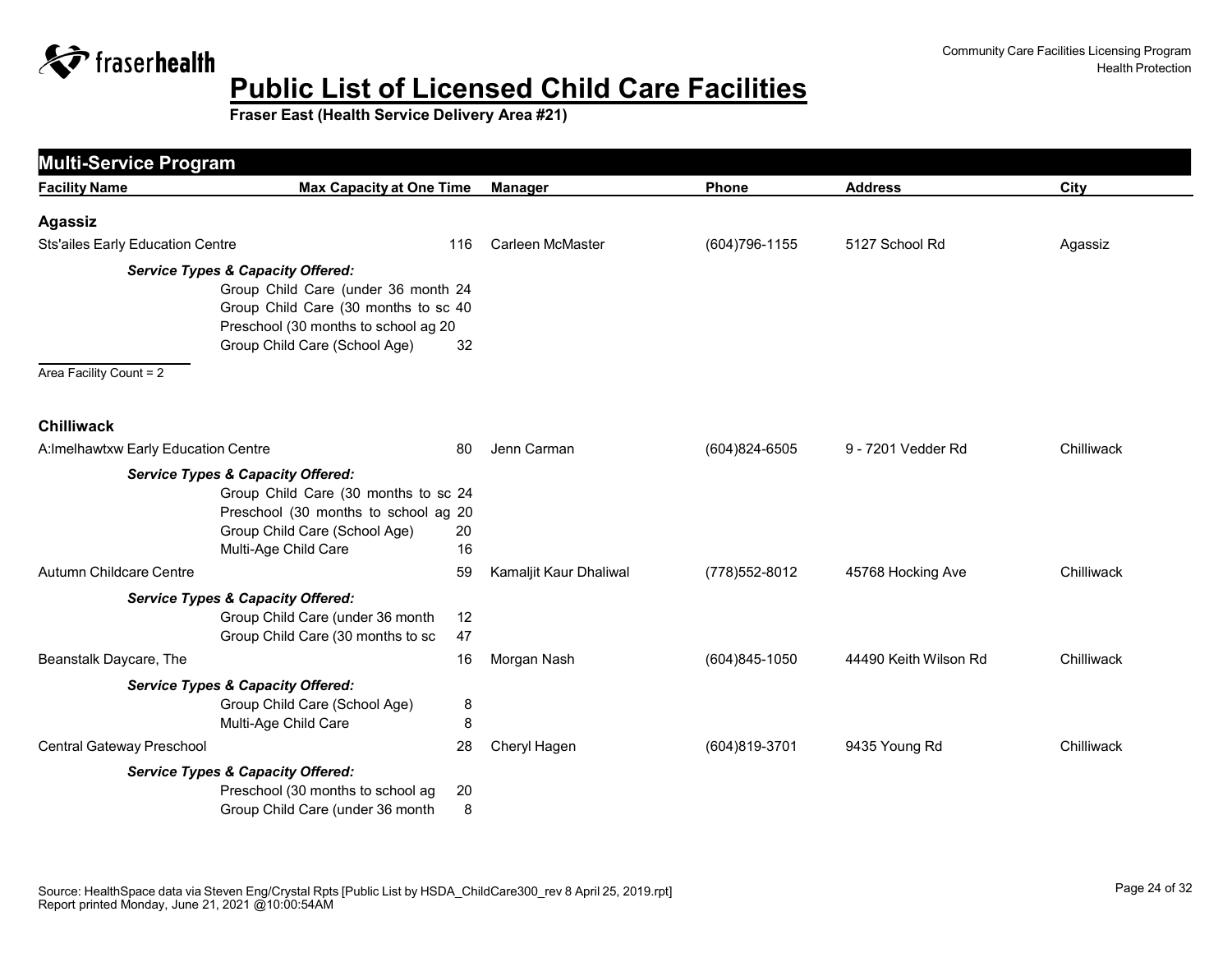

| <b>Multi-Service Program</b>                |                                                                                                                                                                                                      |                     |                   |                   |                                    |            |
|---------------------------------------------|------------------------------------------------------------------------------------------------------------------------------------------------------------------------------------------------------|---------------------|-------------------|-------------------|------------------------------------|------------|
| <b>Facility Name</b>                        | <b>Max Capacity at One Time</b>                                                                                                                                                                      |                     | <b>Manager</b>    | <b>Phone</b>      | <b>Address</b>                     | City       |
| <b>Chilliwack</b>                           |                                                                                                                                                                                                      |                     |                   |                   |                                    |            |
| Central Sockeye Preschool                   |                                                                                                                                                                                                      | 20                  | Angela Rieberger  | $(604)792 - 8539$ | 9435 Young Rd                      | Chilliwack |
|                                             | <b>Service Types &amp; Capacity Offered:</b><br>Preschool (30 months to school ag<br>Group Child Care (School Age)                                                                                   | 20<br>20            |                   |                   |                                    |            |
|                                             | Cream of the Crop Enriched Learning & Childcare Centre Ltd.                                                                                                                                          | 35                  | Amandeep Bhattal  | (604)402-2273     | 1 - 9718 Menzies St                | Chilliwack |
|                                             | <b>Service Types &amp; Capacity Offered:</b><br>Group Child Care (30 months to sc<br>Group Child Care (School Age)                                                                                   | 25<br>10            |                   |                   |                                    |            |
| Creative Cube Child Care                    |                                                                                                                                                                                                      | 48                  | Karen Mercado     | (604)             | 46077 Victoria Ave                 | Chilliwack |
|                                             | <b>Service Types &amp; Capacity Offered:</b><br>Group Child Care (under 36 month<br>Group Child Care (30 months to sc<br>Preschool (30 months to school ag<br>Group Child Care (School Age)          | 8<br>20<br>20<br>20 |                   |                   |                                    |            |
| Creative Kids Learning Centers - Chilliwack |                                                                                                                                                                                                      | 114                 | Kristen St. Denis | (604) 705-2017    | 200 Building J - 6640 Vedder<br>Rd | Chilliwack |
|                                             | <b>Service Types &amp; Capacity Offered:</b><br>Group Child Care (under 36 month 48<br>Group Child Care (30 months to sc 50<br>Preschool (30 months to school ag 16<br>Group Child Care (School Age) | 16                  |                   |                   |                                    |            |
| Elm Drive YMCA Child Care                   |                                                                                                                                                                                                      | 37                  | Theresa Fast      | (604)294-9622     | B - 8855 Elm Dr                    | Chilliwack |
|                                             | <b>Service Types &amp; Capacity Offered:</b><br>Group Child Care (under 36 month<br>Group Child Care (30 months to sc                                                                                | 12<br>25            |                   |                   |                                    |            |
| Enchanted Hours Preschool & Child Care      |                                                                                                                                                                                                      | 8                   | Linda Love        | (604)824-8789     | 45080 Watson Rd                    | Chilliwack |
|                                             | <b>Service Types &amp; Capacity Offered:</b><br>Preschool (30 months to school ag<br>Multi-Age Child Care                                                                                            | 8<br>8              |                   |                   |                                    |            |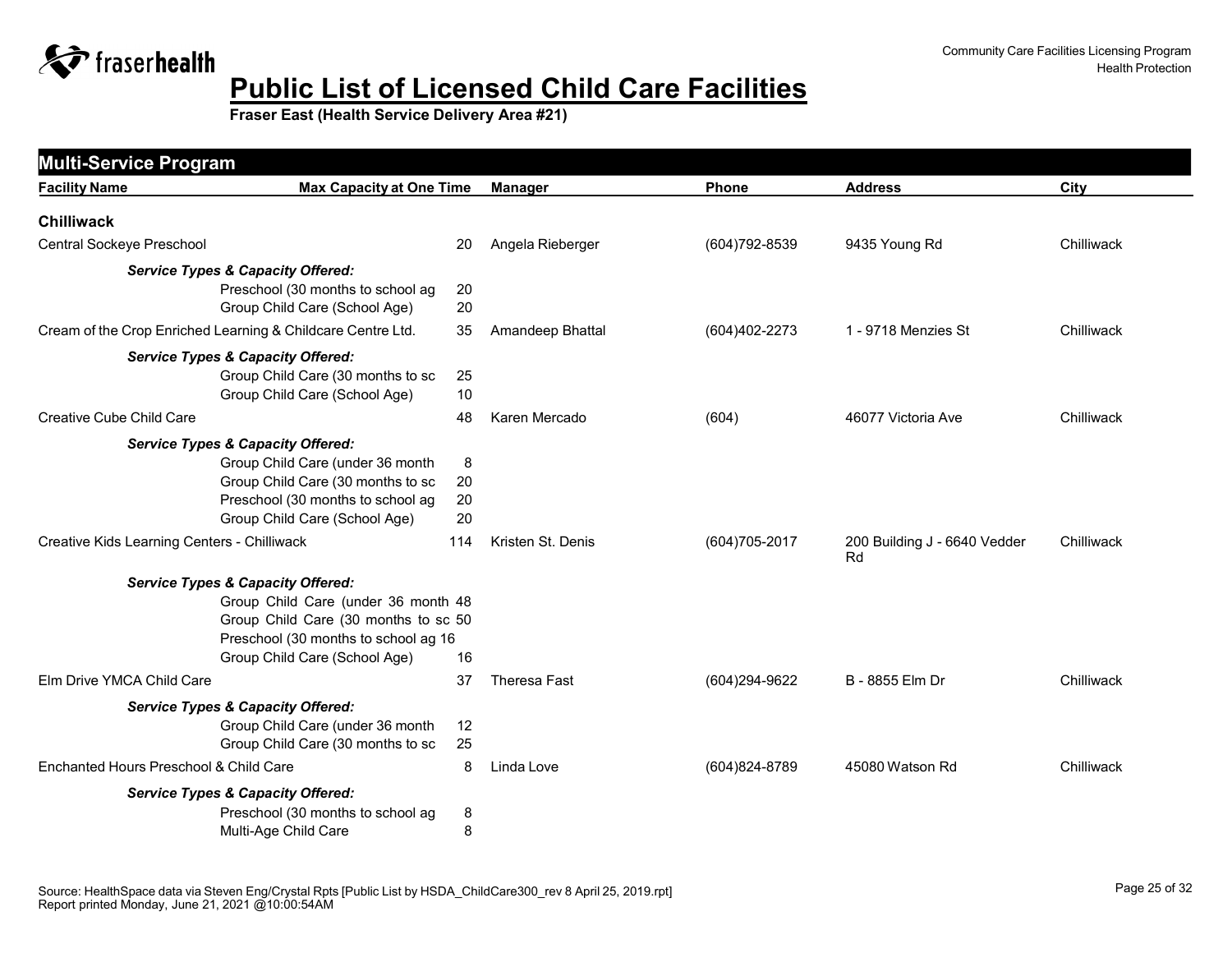

| <b>Multi-Service Program</b>               |                                                       |                |                         |                |                                  |            |
|--------------------------------------------|-------------------------------------------------------|----------------|-------------------------|----------------|----------------------------------|------------|
| <b>Facility Name</b>                       | <b>Max Capacity at One Time</b>                       |                | <b>Manager</b>          | <b>Phone</b>   | <b>Address</b>                   | City       |
| <b>Chilliwack</b>                          |                                                       |                |                         |                |                                  |            |
|                                            | Fairfield Island Preschool & After School Care Centre | 16             | Larisa Catto            | (604) 793-9300 | 46326 Strathcona Rd              | Chilliwack |
|                                            | <b>Service Types &amp; Capacity Offered:</b>          |                |                         |                |                                  |            |
|                                            | Preschool (30 months to school ag                     | 16             |                         |                |                                  |            |
|                                            | Group Child Care (School Age)                         | 16             |                         |                |                                  |            |
| <b>Global West Montessori</b>              |                                                       | 24             | Lana Deruyter           | (604) 769-1115 | 101A & 101B - 5615 Teskey<br>Way | Chilliwack |
|                                            | <b>Service Types &amp; Capacity Offered:</b>          |                |                         |                |                                  |            |
|                                            | Group Child Care (under 36 month                      | 8              |                         |                |                                  |            |
|                                            | Group Child Care (30 months to sc                     | 16             |                         |                |                                  |            |
| Laugh and Learn Children Centre Branch     |                                                       | 38             | Pamela Venaas           | (604) 705-2556 | 5412 Vedder Rd                   | Chilliwack |
|                                            | <b>Service Types &amp; Capacity Offered:</b>          |                |                         |                |                                  |            |
|                                            | Group Child Care (under 36 month                      | 18             |                         |                |                                  |            |
|                                            | Group Child Care (30 months to sc                     | 20             |                         |                |                                  |            |
| Little B Daycare                           |                                                       | 32             | Kaitlin Morgan          | (604)846-1112  | 7258 Vedder Rd                   | Chilliwack |
|                                            | <b>Service Types &amp; Capacity Offered:</b>          |                |                         |                |                                  |            |
|                                            | Group Child Care (30 months to sc                     | 25             |                         |                |                                  |            |
|                                            | Multi-Age Child Care                                  | $\overline{7}$ |                         |                |                                  |            |
| Little Footsteps Child Care Centre Society |                                                       | 73             | <b>Lynnette Switzer</b> | (604) 792-0794 | 46510 1st Ave                    | Chilliwack |
|                                            | <b>Service Types &amp; Capacity Offered:</b>          |                |                         |                |                                  |            |
|                                            | Group Child Care (under 36 month 12                   |                |                         |                |                                  |            |
|                                            | Group Child Care (30 months to sc 32                  |                |                         |                |                                  |            |
|                                            | Preschool (30 months to school ag 10                  |                |                         |                |                                  |            |
|                                            | Group Child Care (School Age)                         | 29             |                         |                |                                  |            |
| Little Mountain Child Care Center          |                                                       | 67             | Karami Csizmadia        | (604) 997-8446 | 9601 Hamilton St                 | Chilliwack |
|                                            | <b>Service Types &amp; Capacity Offered:</b>          |                |                         |                |                                  |            |
|                                            | Group Child Care (30 months to sc                     | 18             |                         |                |                                  |            |
|                                            | Group Child Care (School Age)                         | 49             |                         |                |                                  |            |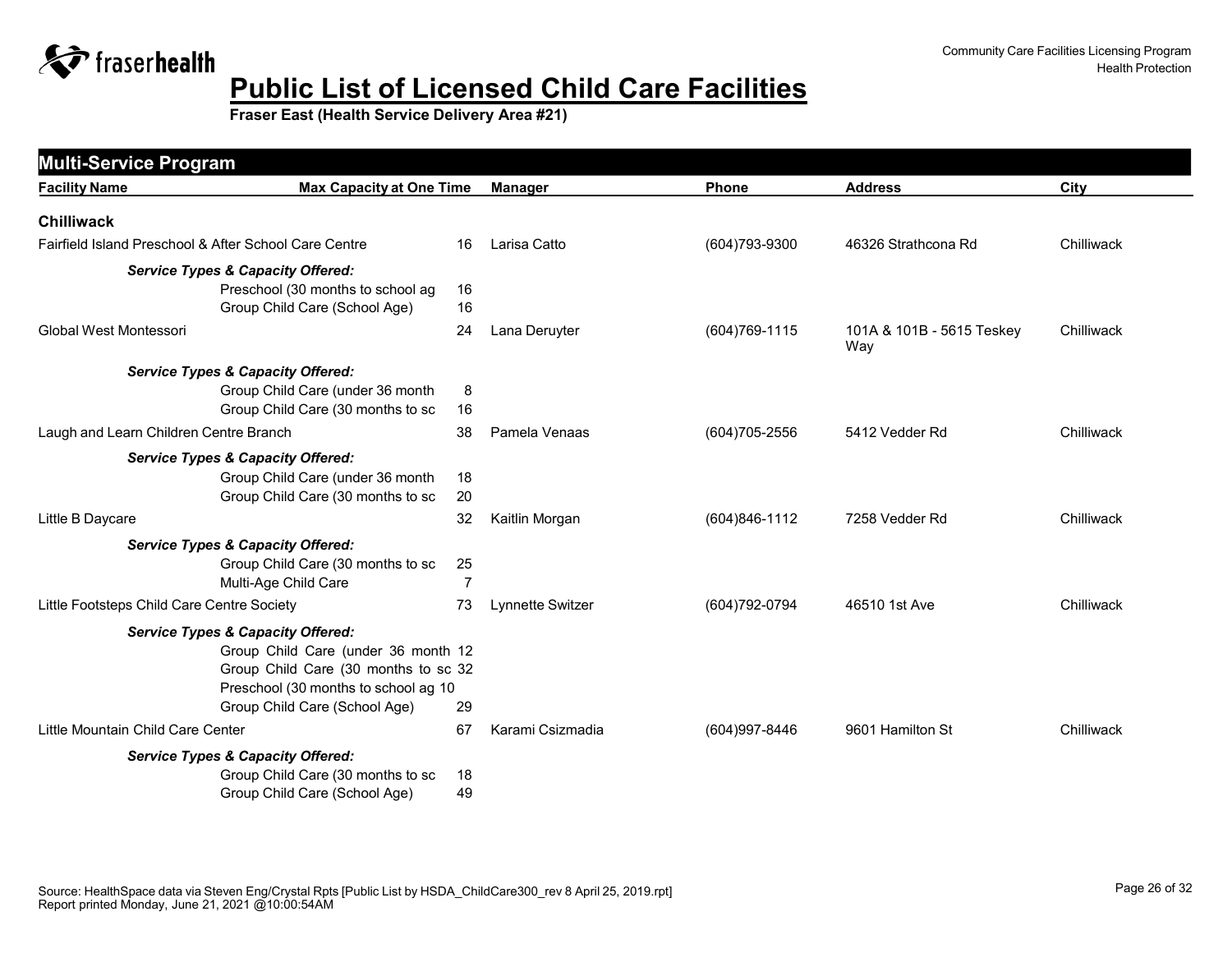

| <b>Multi-Service Program</b>                 |                                         |    |                    |                |                         |            |
|----------------------------------------------|-----------------------------------------|----|--------------------|----------------|-------------------------|------------|
| <b>Facility Name</b>                         | <b>Max Capacity at One Time</b>         |    | <b>Manager</b>     | Phone          | <b>Address</b>          | City       |
| <b>Chilliwack</b>                            |                                         |    |                    |                |                         |            |
| Promontory Hummingbird Child Care Centre     | 18                                      |    | Rachel Pluhowy     | (604)824-9907  | #1 - 46170 Stoneview Dr | Chilliwack |
| <b>Service Types &amp; Capacity Offered:</b> |                                         |    |                    |                |                         |            |
|                                              | Group Child Care (under 36 month        | 8  |                    |                |                         |            |
|                                              | Group Child Care (30 months to sc<br>10 |    |                    |                |                         |            |
| Sardis Children's Centre Society             | 60                                      |    | Amanda Kowalski    | (604) 858-3922 | 45795 Manuel Rd         | Chilliwack |
| <b>Service Types &amp; Capacity Offered:</b> |                                         |    |                    |                |                         |            |
|                                              | Group Child Care (School Age)           | 35 |                    |                |                         |            |
| Preschool                                    |                                         | 20 |                    |                |                         |            |
|                                              | Group Day Care >30 mos                  | 35 |                    |                |                         |            |
| Smameletawtxw Little Pebbles AHS Daycare     | 25                                      |    | Susan Horton       | (604)392-2003  | 45603 Yale Rd           | Chilliwack |
| <b>Service Types &amp; Capacity Offered:</b> |                                         |    |                    |                |                         |            |
|                                              | Group Child Care (under 36 month        | 8  |                    |                |                         |            |
|                                              | Group Child Care (30 months to sc<br>17 |    |                    |                |                         |            |
| St Mary's School                             | 19                                      |    | Johanna Chiappetta | (604) 792-7715 | 8909 Mary St            | Chilliwack |
| <b>Service Types &amp; Capacity Offered:</b> |                                         |    |                    |                |                         |            |
| Preschool                                    | 19                                      |    |                    |                |                         |            |
|                                              | Group Child Care (School Age)           | 19 |                    |                |                         |            |
| Tadpole Academy Child Care Center            | 24                                      |    | Sam Sandhu         | (604) 702-0267 | 9766 Oak St             | Chilliwack |
| <b>Service Types &amp; Capacity Offered:</b> |                                         |    |                    |                |                         |            |
|                                              | Group Child Care (under 36 month        | 8  |                    |                |                         |            |
|                                              | Group Child Care (30 months to sc       | 16 |                    |                |                         |            |
| The Briar Patch Child Care Centre            | 38                                      |    | Darlene Spooner    | (604) 858-2307 | 7012 Vedder Rd          | Chilliwack |
| <b>Service Types &amp; Capacity Offered:</b> |                                         |    |                    |                |                         |            |
|                                              | Group Child Care (under 36 month        | 8  |                    |                |                         |            |
|                                              | Group Child Care (30 months to sc       | 20 |                    |                |                         |            |
|                                              | Group Child Care (School Age)           | 10 |                    |                |                         |            |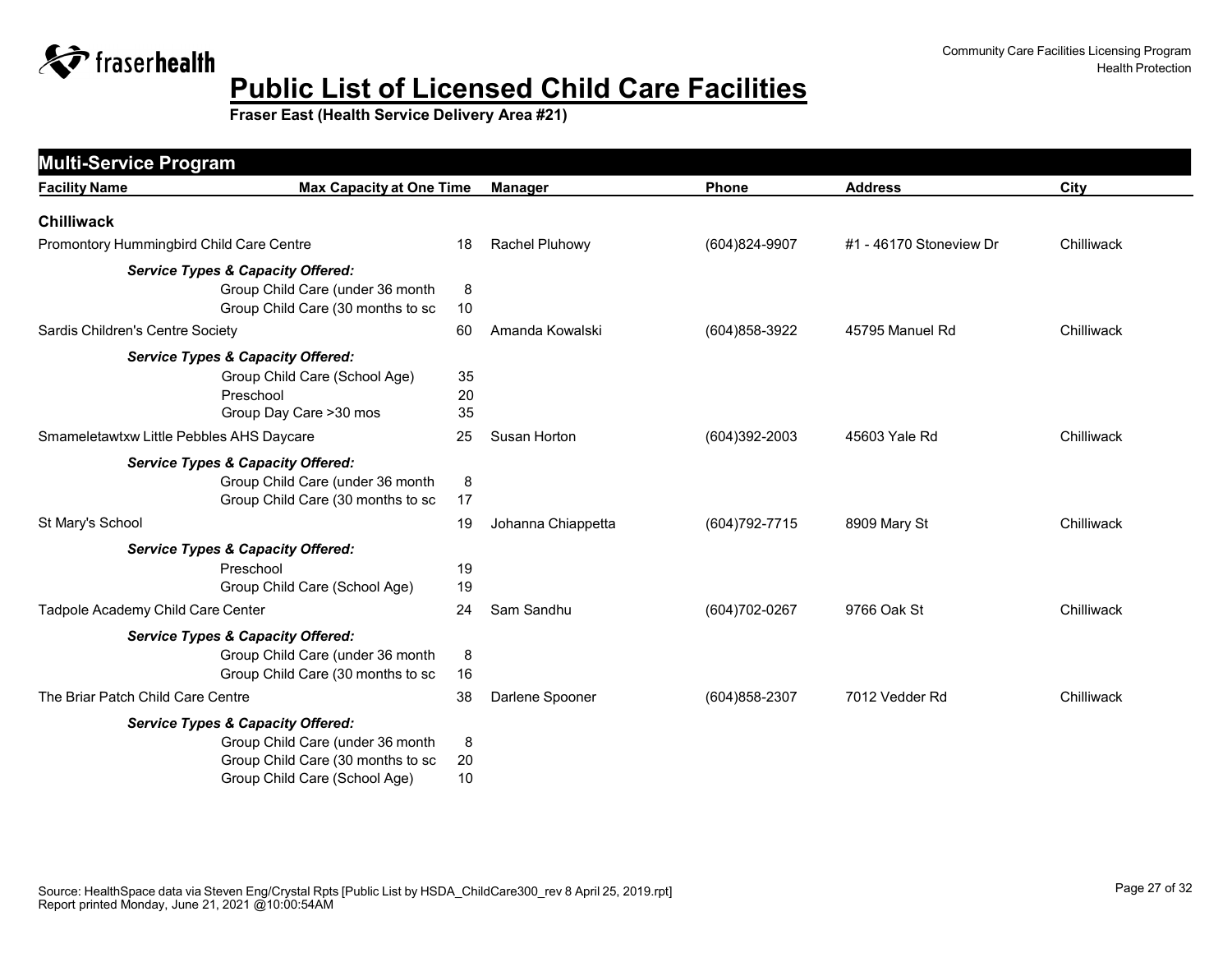

**Fraser East (Health Service Delivery Area #21)**

| <b>Multi-Service Program</b> |                                              |    |                       |                |                  |                    |
|------------------------------|----------------------------------------------|----|-----------------------|----------------|------------------|--------------------|
| <b>Facility Name</b>         | <b>Max Capacity at One Time</b>              |    | <b>Manager</b>        | Phone          | <b>Address</b>   | City               |
| <b>Chilliwack</b>            |                                              |    |                       |                |                  |                    |
| Thomas Family Daycare Inc.   |                                              | 27 | <b>Shirley Thomas</b> | (778)344-8809  | 46510 Teton Ave  | Chilliwack         |
|                              | <b>Service Types &amp; Capacity Offered:</b> |    |                       |                |                  |                    |
|                              | Group Child Care (under 36 month             | 4  |                       |                |                  |                    |
|                              | Group Child Care (School Age)                | 15 |                       |                |                  |                    |
|                              | Multi-Age Child Care                         | 8  |                       |                |                  |                    |
| Tree House Children's Centre |                                              | 35 | Sherisse Goertzen     | (604)824-1234  | 5696 Unsworth Rd | Chilliwack         |
|                              | <b>Service Types &amp; Capacity Offered:</b> |    |                       |                |                  |                    |
|                              | Group Child Care (School Age)                | 10 |                       |                |                  |                    |
|                              | Group Day Care > 30 mos                      | 25 |                       |                |                  |                    |
| Tree House Children's Centre |                                              | 40 | Madysen Harp          | (604)824-1234  | 5684 Unsworth Rd | Chilliwack         |
|                              | <b>Service Types &amp; Capacity Offered:</b> |    |                       |                |                  |                    |
|                              | Preschool (30 months to school ag            | 20 |                       |                |                  |                    |
|                              | Group Child Care (School Age)                | 40 |                       |                |                  |                    |
| Area Facility Count = 25     |                                              |    |                       |                |                  |                    |
| <b>Cultus Lake</b>           |                                              |    |                       |                |                  |                    |
| Kidzone Childcare Centre     |                                              | 40 | <b>Charlotte Hall</b> | (604) 791-3983 | 71 Sunnyside Ave | <b>Cultus Lake</b> |
|                              | <b>Service Types &amp; Capacity Offered:</b> |    |                       |                |                  |                    |
|                              | Group Child Care (30 months to sc 20         |    |                       |                |                  |                    |
|                              | Preschool (30 months to school ag 20         |    |                       |                |                  |                    |
|                              | Group Child Care (School Age) 20             |    |                       |                |                  |                    |
| Area Facility Count = 1      |                                              |    |                       |                |                  |                    |

#### **Harrison Hot Springs**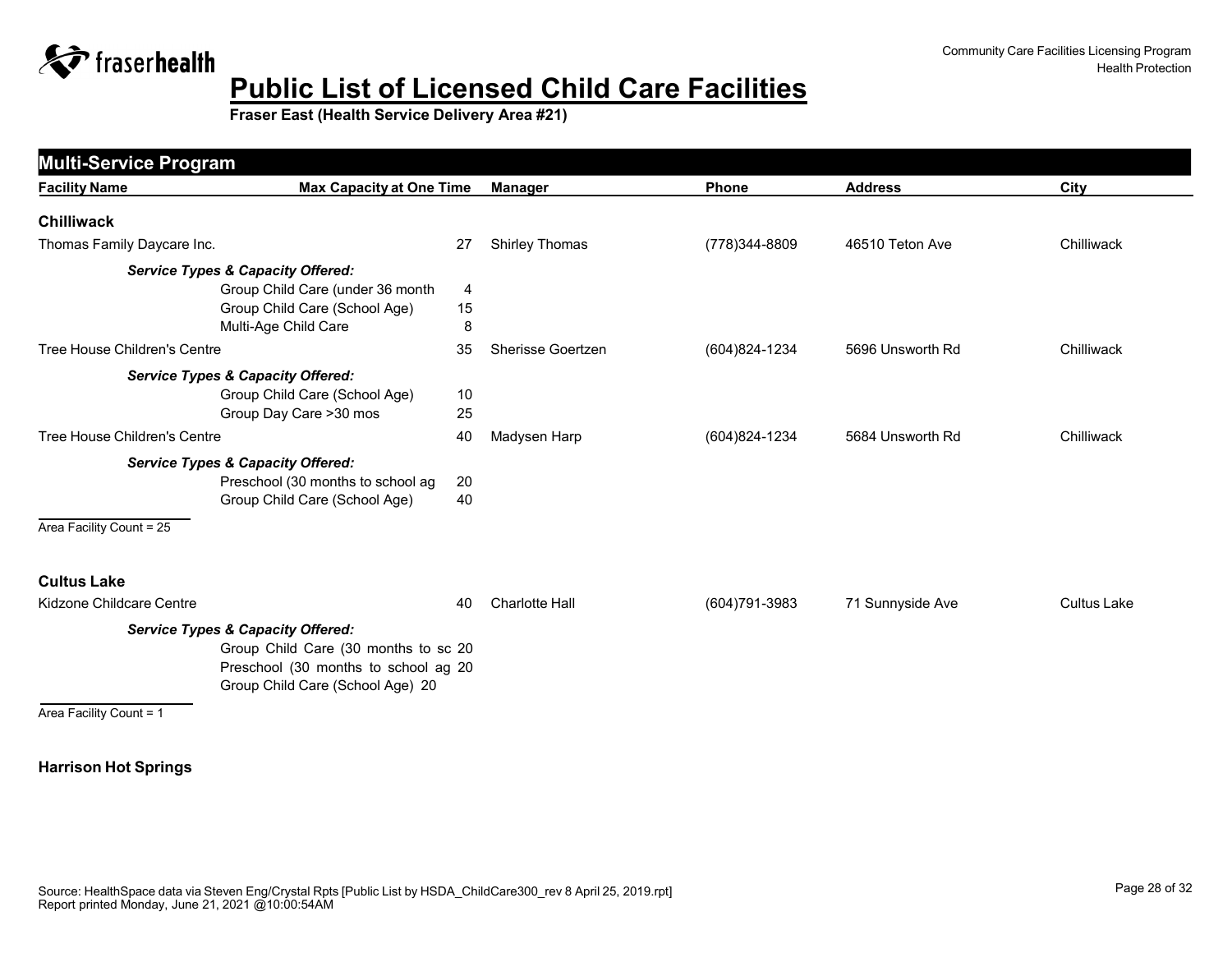

| <b>Multi-Service Program</b>                 |                                                                                                                                                                                                            |                     |               |                        |                         |
|----------------------------------------------|------------------------------------------------------------------------------------------------------------------------------------------------------------------------------------------------------------|---------------------|---------------|------------------------|-------------------------|
| <b>Facility Name</b>                         | <b>Max Capacity at One Time</b>                                                                                                                                                                            | <b>Manager</b>      | Phone         | <b>Address</b>         | City                    |
| <b>Harrison Hot Springs</b>                  |                                                                                                                                                                                                            |                     |               |                        |                         |
| Harrison Hot Springs Preschool & Childcare   | 64                                                                                                                                                                                                         | Melissa Weed        | (604)378-2273 | 501 Hot Springs Rd     | Harrison Hot<br>Springs |
| Area Facility Count = 1                      | <b>Service Types &amp; Capacity Offered:</b><br>Group Child Care (under 36 month 24<br>Group Child Care (30 months to sc 20<br>Preschool (30 months to school ag 20<br>Group Child Care (School Age)<br>20 |                     |               |                        |                         |
| Hope                                         |                                                                                                                                                                                                            |                     |               |                        |                         |
| Hope Preschool & Daycare Centre              | 20                                                                                                                                                                                                         | Loesje Angel        | (604)869-6555 | 310 Queen St           | Hope                    |
|                                              | <b>Service Types &amp; Capacity Offered:</b><br>Group Child Care (30 months to sc<br>20<br>Preschool (30 months to school ag<br>20                                                                         |                     |               |                        |                         |
| Swetexel Preschool & Daycare                 | 38                                                                                                                                                                                                         | Sandra Swecera      | (604)860-0510 | Bldg 2 - 949 3rd Ave   | Hope                    |
| Area Facility Count = 2                      | <b>Service Types &amp; Capacity Offered:</b><br>Group Child Care (under 36 month 12<br>Group Child Care (30 months to sc 16<br>Preschool (30 months to school ag 10                                        |                     |               |                        |                         |
| <b>Mission</b>                               |                                                                                                                                                                                                            |                     |               |                        |                         |
| Bloom Childcare Centre & Fine Arts Preschool | 106                                                                                                                                                                                                        | Chamari Weerasinghe | (604)820-8465 | 32811 Dewdney Trunk Rd | Mission                 |
|                                              | <b>Service Types &amp; Capacity Offered:</b><br>Group Child Care (under 36 month 24<br>Group Child Care (30 months to sc 47<br>Preschool (30 months to school ag 20<br>Group Child Care (School Age) 35    |                     |               |                        |                         |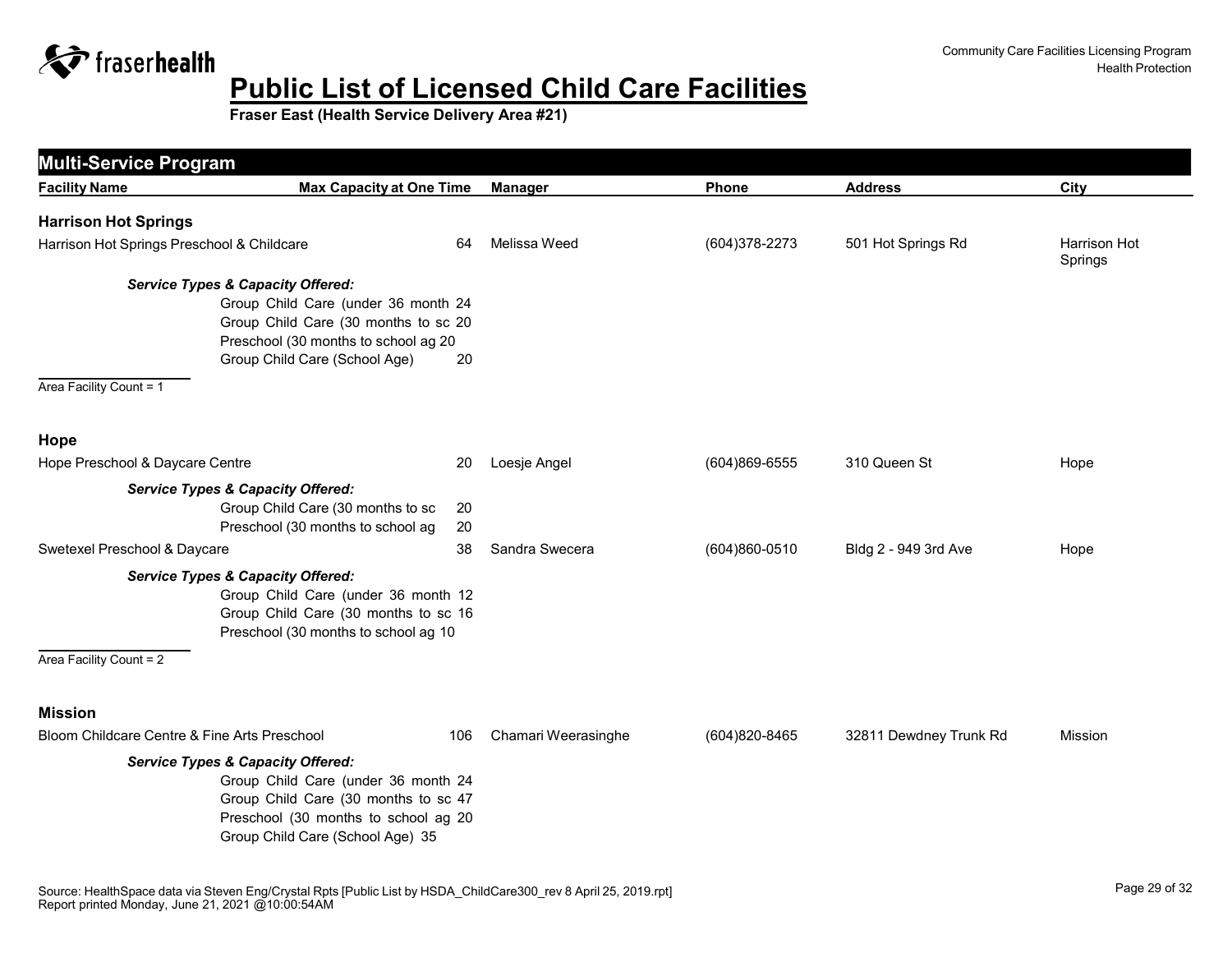

|                                                 | <b>Multi-Service Program</b>                                                                                                                                                                                                                         |                  |                   |                     |                |  |
|-------------------------------------------------|------------------------------------------------------------------------------------------------------------------------------------------------------------------------------------------------------------------------------------------------------|------------------|-------------------|---------------------|----------------|--|
| <b>Facility Name</b>                            | <b>Max Capacity at One Time</b>                                                                                                                                                                                                                      | <b>Manager</b>   | <b>Phone</b>      | <b>Address</b>      | City           |  |
| <b>Mission</b>                                  |                                                                                                                                                                                                                                                      |                  |                   |                     |                |  |
| Fine Art of Play Childcare                      | 55                                                                                                                                                                                                                                                   | Barbara Krueger  | (604) 287-3463    | 32420 7th Ave       | <b>Mission</b> |  |
|                                                 | <b>Service Types &amp; Capacity Offered:</b><br>Group Child Care (under 36 month 12<br>Group Child Care (30 months to sc 25<br>Group Child Care (School Age) 18                                                                                      |                  |                   |                     |                |  |
| Heritage Park Childcare Centre                  | 37                                                                                                                                                                                                                                                   | Lorraine Trulsen | (604)826-3080     | 33649 Prentis Ave   | <b>Mission</b> |  |
|                                                 | <b>Service Types &amp; Capacity Offered:</b><br>Group Day Care < 36 mos<br>12<br>Group Day Care > 30 mos<br>25                                                                                                                                       |                  |                   |                     |                |  |
| Imagination Station Childcare Centre-Silverdale | 50                                                                                                                                                                                                                                                   | Gloria Weileby   | (604) 786-2755    | 29715 Donatelli Ave | Mission        |  |
|                                                 | <b>Service Types &amp; Capacity Offered:</b><br>Group Child Care (under 36 month 12<br>Group Child Care (30 months to sc 16<br>Preschool (30 months to school ag 20<br>Group Child Care (School Age)<br>22                                           |                  |                   |                     |                |  |
| Little Willows Lougheed                         | 166                                                                                                                                                                                                                                                  | Jody Bennett     | (604) 787-7501    | 34110 Lougheed Hwy  | <b>Mission</b> |  |
|                                                 | <b>Service Types &amp; Capacity Offered:</b><br>Group Child Care (under 36 month 48<br>Group Child Care (30 months to sc 68<br>Preschool (30 months to school ag 20<br>Group Child Care (School Age)<br>43<br>$\overline{7}$<br>Multi-Age Child Care |                  |                   |                     |                |  |
| Little Willows Stave Falls                      | 62                                                                                                                                                                                                                                                   | Emmalene Woodley | $(604)787 - 7501$ | 30204 Brackley Ave  | Mission        |  |
|                                                 | <b>Service Types &amp; Capacity Offered:</b>                                                                                                                                                                                                         |                  |                   |                     |                |  |
|                                                 | Group Child Care (under 36 month 24<br>Group Child Care (30 months to sc 19<br>Preschool (30 months to school ag 19<br>Group Child Care (School Age) 19                                                                                              |                  |                   |                     |                |  |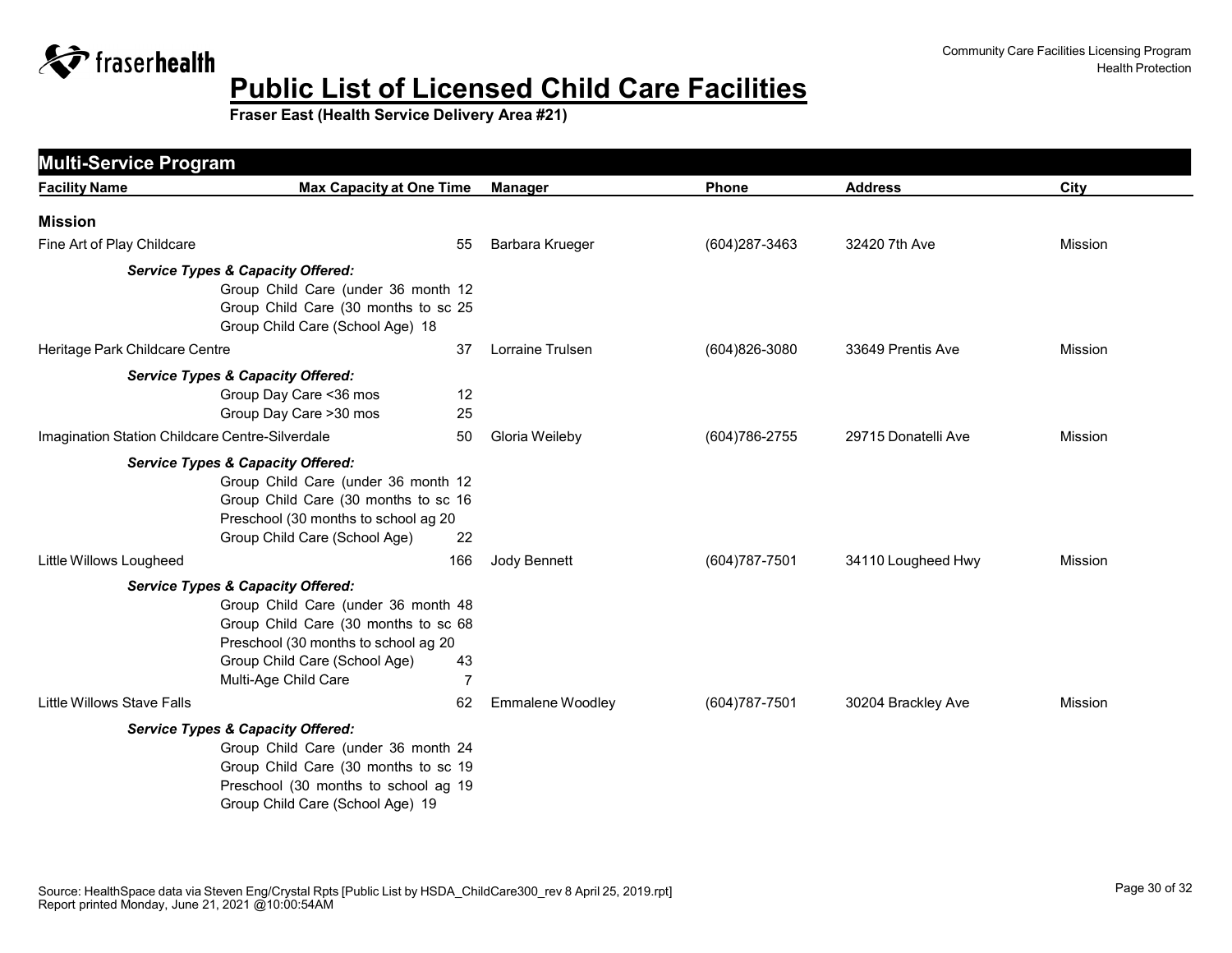

**Fraser East (Health Service Delivery Area #21)**

| <b>Multi-Service Program</b>                 |                                              |                       |                   |                         |                |
|----------------------------------------------|----------------------------------------------|-----------------------|-------------------|-------------------------|----------------|
| <b>Facility Name</b>                         | <b>Max Capacity at One Time</b>              | <b>Manager</b>        | Phone             | <b>Address</b>          | City           |
| <b>Mission</b>                               |                                              |                       |                   |                         |                |
| Little Willows Sunshine                      | 24                                           | Arly Beck             | (604) 787-7501    | 7521 Briskham Street    | <b>Mission</b> |
|                                              | <b>Service Types &amp; Capacity Offered:</b> |                       |                   |                         |                |
|                                              | Group Child Care (30 months to sc<br>16      |                       |                   |                         |                |
|                                              | Preschool (30 months to school ag<br>8       |                       |                   |                         |                |
|                                              | 8<br>Group Child Care (School Age)           |                       |                   |                         |                |
| Mission Montessori Academy                   | 80                                           | <b>Tammy Mollison</b> | (604) 287-0120    | # 1 - 33070 5th Ave     | <b>Mission</b> |
|                                              | <b>Service Types &amp; Capacity Offered:</b> |                       |                   |                         |                |
|                                              | Group Child Care (30 months to sc 44         |                       |                   |                         |                |
|                                              | Preschool (30 months to school ag 20         |                       |                   |                         |                |
|                                              | Group Child Care (under 36 month 12          |                       |                   |                         |                |
|                                              | Group Child Care (School Age)<br>24          |                       |                   |                         |                |
| Mission Montessori Outdoor Education Program | 40                                           | Sheri Dunne           | $(604)768 - 5065$ | 37151 Hawkins Pickle Rd | <b>Mission</b> |
|                                              | <b>Service Types &amp; Capacity Offered:</b> |                       |                   |                         |                |
|                                              | Group Child Care (30 months to sc<br>16      |                       |                   |                         |                |
|                                              | Group Child Care (School Age)<br>24          |                       |                   |                         |                |
|                                              | Preschool (30 months to school ag<br>16      |                       |                   |                         |                |
| You Care We Care Daycare Inc                 | 120                                          | Amy Williamson        | (604)820-4946     | 32965 Lougheed Hwy      | <b>Mission</b> |
|                                              | <b>Service Types &amp; Capacity Offered:</b> |                       |                   |                         |                |
|                                              | Group Child Care (under 36 month 24          |                       |                   |                         |                |
|                                              | Group Child Care (30 months to sc 52         |                       |                   |                         |                |
|                                              | Group Child Care (School Age)<br>36          |                       |                   |                         |                |
|                                              | Multi-Age Child Care<br>8                    |                       |                   |                         |                |
| Area Facility Count = 10                     |                                              |                       |                   |                         |                |

#### **Rosedale**